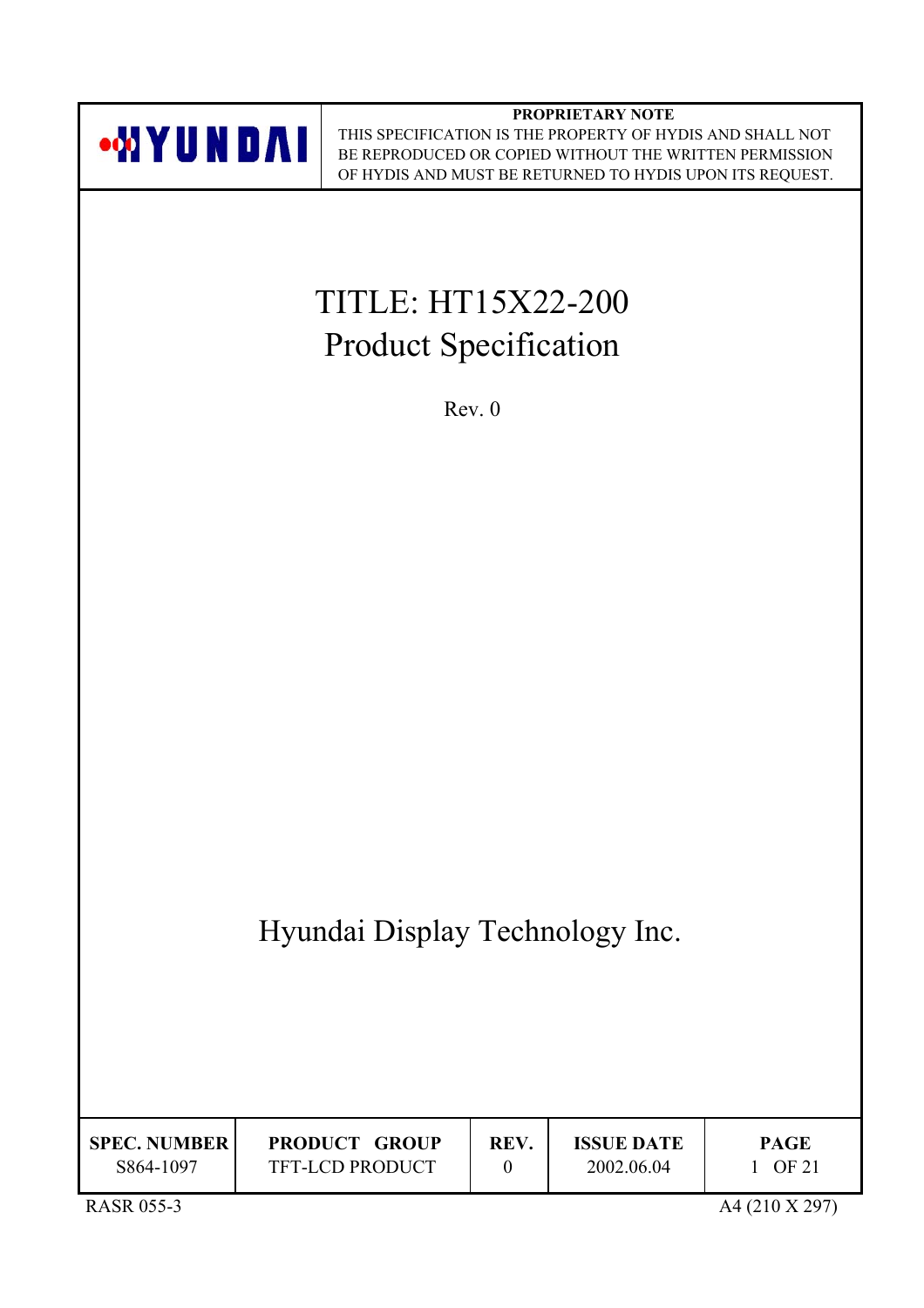|                                | <b>WYUNDAI</b> |                        | <b>PRODUCT GROUP</b>              | REV.             | <b>ISSUE DATE</b>            |
|--------------------------------|----------------|------------------------|-----------------------------------|------------------|------------------------------|
|                                |                |                        | TFT-LCD PRODUCT                   | $\boldsymbol{0}$ | 2002.06.04                   |
|                                |                |                        |                                   |                  |                              |
|                                |                |                        | <b>REVISION HISTORY</b>           |                  |                              |
| REV.                           | ECN NO.        |                        | DESCRIPTION OF CHANGES            | <b>DATE</b>      | <b>PREPARED</b>              |
| $\boldsymbol{0}$               |                | <b>Initial Release</b> |                                   | 2002.06.04       | H.K.KIM                      |
|                                |                |                        |                                   |                  |                              |
|                                |                |                        |                                   |                  |                              |
|                                |                |                        |                                   |                  |                              |
|                                |                |                        |                                   |                  |                              |
|                                |                |                        |                                   |                  |                              |
|                                |                |                        |                                   |                  |                              |
|                                |                |                        |                                   |                  |                              |
|                                |                |                        |                                   |                  |                              |
|                                |                |                        |                                   |                  |                              |
|                                |                |                        |                                   |                  |                              |
|                                |                |                        |                                   |                  |                              |
|                                |                |                        |                                   |                  |                              |
|                                |                |                        |                                   |                  |                              |
|                                |                |                        |                                   |                  |                              |
|                                |                |                        |                                   |                  |                              |
|                                |                |                        |                                   |                  |                              |
|                                |                |                        |                                   |                  |                              |
|                                |                |                        |                                   |                  |                              |
|                                |                |                        |                                   |                  |                              |
| <b>SPEC. NUMBER</b>            |                |                        | <b>SPEC. TITLE</b>                |                  | <b>PAGE</b>                  |
| S864-1097<br><b>RASR 056-1</b> |                |                        | HT15X22-200 Product Specification |                  | 21<br>2 OF<br>A4 (210 X 297) |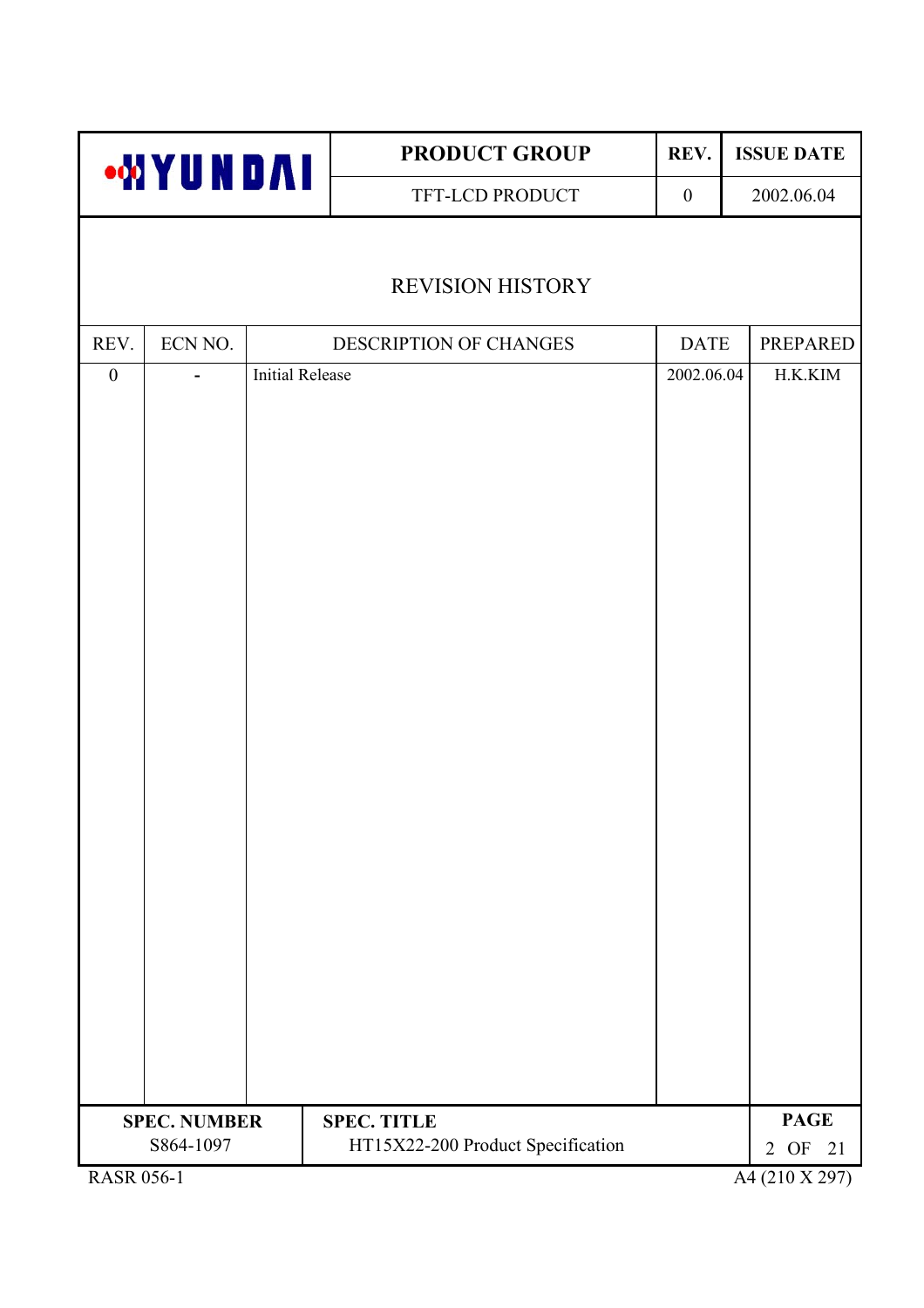TFT-LCD PRODUCT 0 2002.06.04

# **Contents**

| No.  | Item                                                 | Page |
|------|------------------------------------------------------|------|
| 1.0  | <b>GENERAL DESCRIPTION</b>                           | 4    |
| 2.0  | <b>ABSOLUTE MAXIMUM RATINGS</b>                      | 5    |
| 3.0  | ELECTRICAL SPECIFICATIONS                            | 6    |
| 4.0  | <b>OPTICAL SPECIFICATIONS</b>                        | 7    |
| 5.0  | <b>INTERFACE CONNECTION</b>                          | 9    |
| 6.0  | SIGNAL TIMING SPECIFICATIONS                         | 11   |
| 7.0  | <b>SIGNAL TIMING WAVEFORMS</b>                       | 12   |
| 8.0  | INPUT SIGNALS, DISPLAY COLORS & GRAY SCALE OF COLORS | 13   |
| 9.0  | <b>POWER SEQUENCE</b>                                | 14   |
| 10.0 | MECHANICAL CHARACTERISTICS                           | 15   |
| 11.0 | <b>RELIABILITY TEST</b>                              | 16   |
| 12.0 | <b>HANDLING &amp; CAUTIONS</b>                       | 17   |
| 13.0 | <b>APPENDIX</b>                                      | 18   |

| <b>SPEC. NUMBER</b> | <b>SPEC. TITLE</b>                | <b>PAGE</b>    |
|---------------------|-----------------------------------|----------------|
| S864-1097           | HT15X22-200 Product Specification | OF<br>- 21     |
| <b>RASR 057-1</b>   |                                   | A4 (210 X 297) |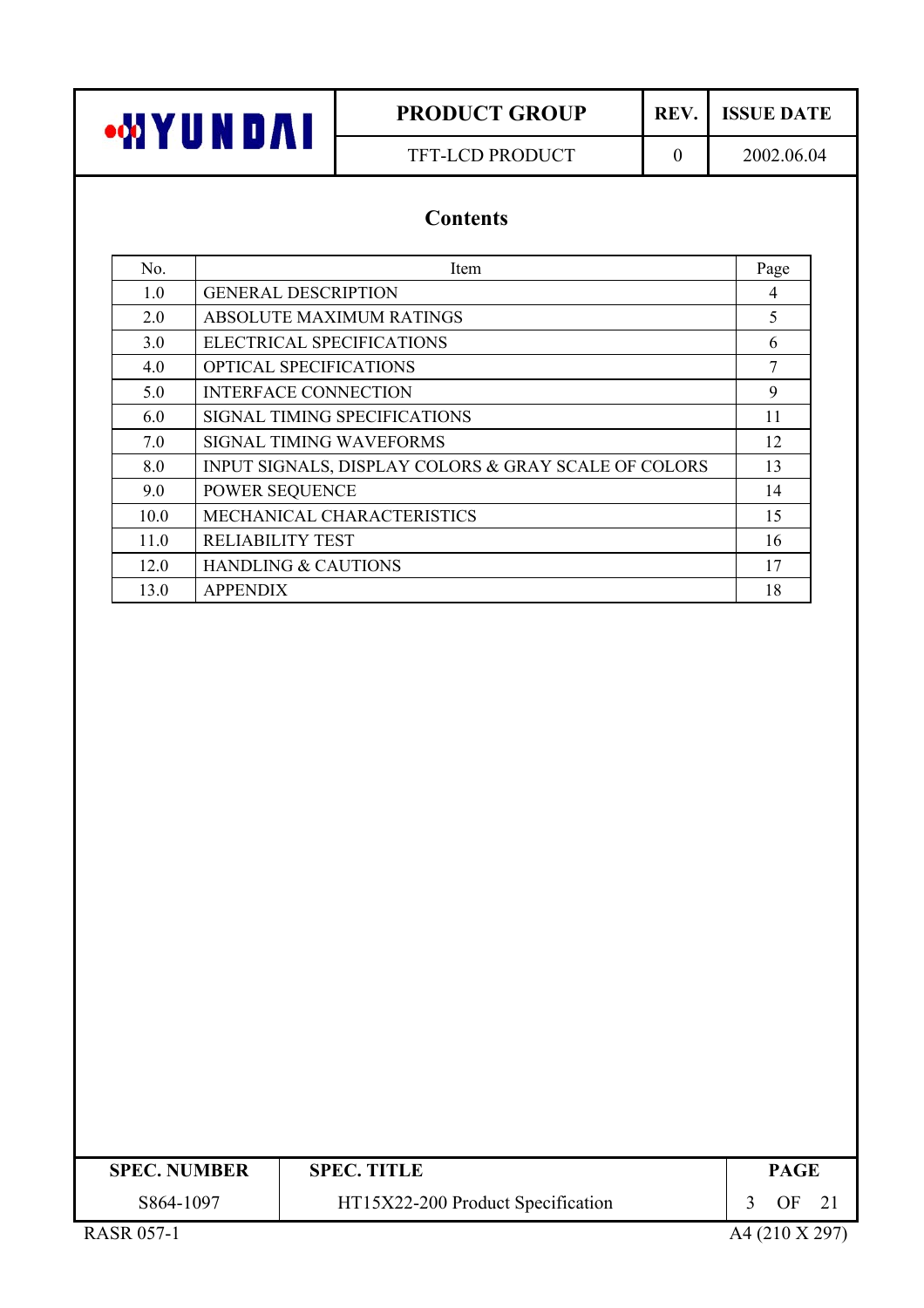

#### **1.0 GENERAL DESCRIPTION**

1.1 Introduction

HT15X22-200 is a color active matrix TFT LCD module using amorphous silicon TFT's (Thin Film Transistors) as an active switching devices. This module has a 15.0 inch diagonally measured active area with XGA resolutions (1024 horizontal by 768 vertical pixel array). Each pixel is divided into RED, GREEN, BLUE dots which are arranged in vertical stripe and this module can display 16,777,216 colors. The TFT-LCD panel used for this module is wide viewing angle (Horizontal viewing angle:  $160^\circ$ ,Vertical viewing angle:  $160^\circ$ ) by U-FFS<sup>TM</sup> (Ultra Fringe Field Switching) mode.

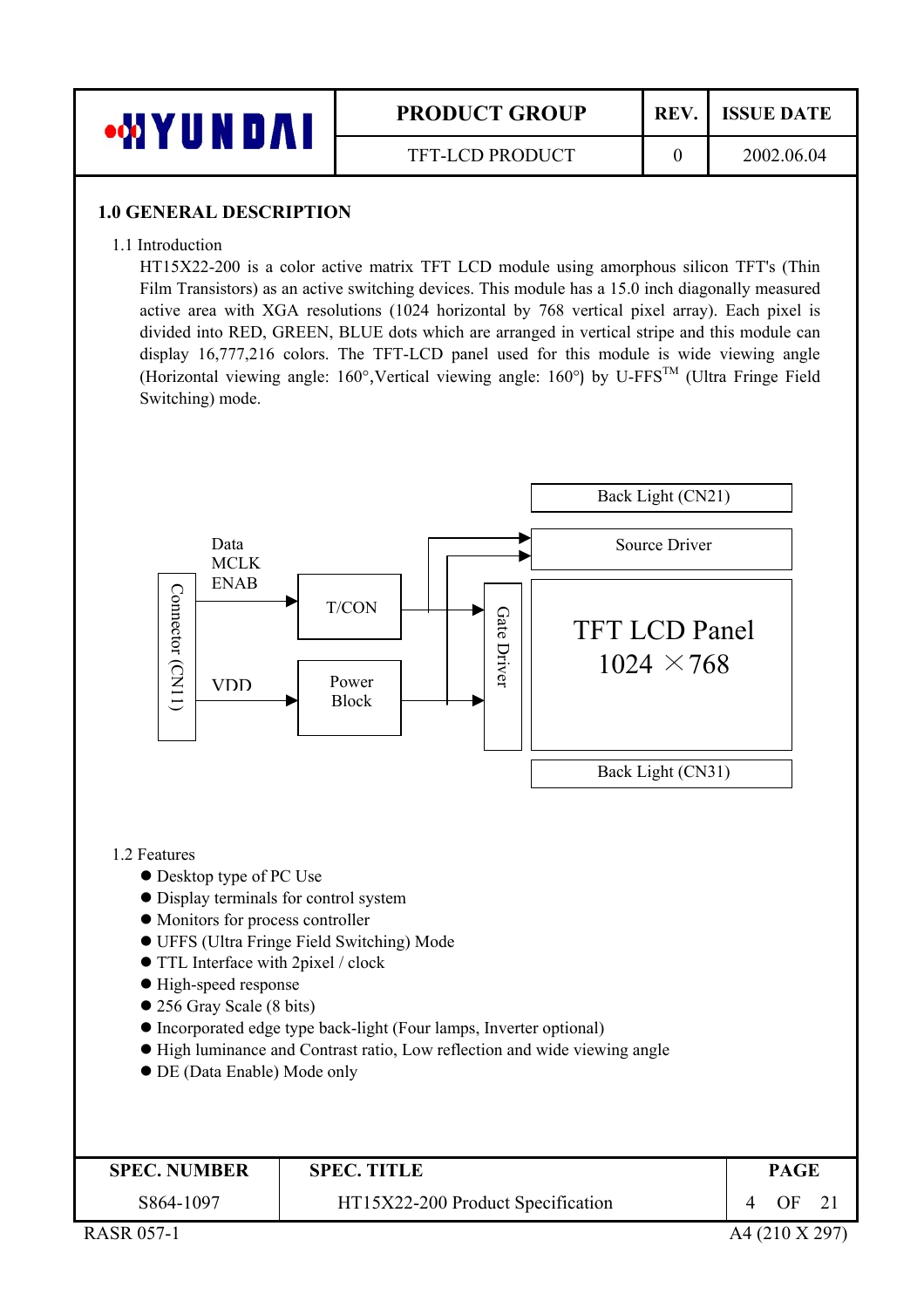# 1.3 General Specifications

| Parameter           | Specification                                       | Unit   | Remarks |
|---------------------|-----------------------------------------------------|--------|---------|
| Active area         | 304.128 (H) x 228.096(V)                            | mm     |         |
| Number of pixels    | $1024(H)$ x 768(V)                                  | pixels |         |
| Pixel pitch         | $0.297(H)$ x $0.297(V)$                             | mm     |         |
| Pixel arrangement   | <b>RGB</b> Vertical stripe                          |        |         |
| Display colors      | 16,777,216                                          | colors |         |
| Display mode        | Normally black                                      |        |         |
| Dimensional outline | $350.0 \pm 0.5$ (H)x266.5 $\pm$ 0.5(V)x17.2(D) Typ. | mm     | Note 1  |
| Weight              | 1,500 Max.                                          | g      | Note 1  |
| Back-light          | Top/Bottom edge side 4-CCFL type                    |        | Note 2  |

Note: 1. Excluding Back-light inverter

2. CCFL (Cold Cathode Fluorescent Lamp)

#### **2.0 ABSOLUTE MAXIMUM RATINGS**

The followings are maximum values which, if exceed, may cause faulty operation or damage to the unit.

| Parameter                    | Symbol       | Min.   | Max.  | Unit          | Remarks            |
|------------------------------|--------------|--------|-------|---------------|--------------------|
| Power Input Voltage          | $\rm V_{DD}$ | $-0.3$ | 6.0   |               | $Ta = 25^{\circ}C$ |
| Logic Input Voltage          | $V_{IN}$     | $-0.3$ | 4.6   | V             |                    |
| <b>Operating Temperature</b> | $T_{OP}$     | 0      | $+50$ | °C            |                    |
| (Humidity)                   | <b>RH</b>    |        | 80    | $\frac{0}{0}$ | $\leq 40$ °C       |
| <b>Storage Temperature</b>   | 1 sp         | $-20$  | $+60$ | °C            |                    |
| (Humidity)                   | <b>RH</b>    |        | 90    | $\frac{0}{0}$ | $\leq 40$ °C       |

| <b>SPEC. NUMBER</b> | <b>SPEC. TITLE</b>                | <b>PAGE</b> |  |
|---------------------|-----------------------------------|-------------|--|
| S864-1097           | HT15X22-200 Product Specification | OF.         |  |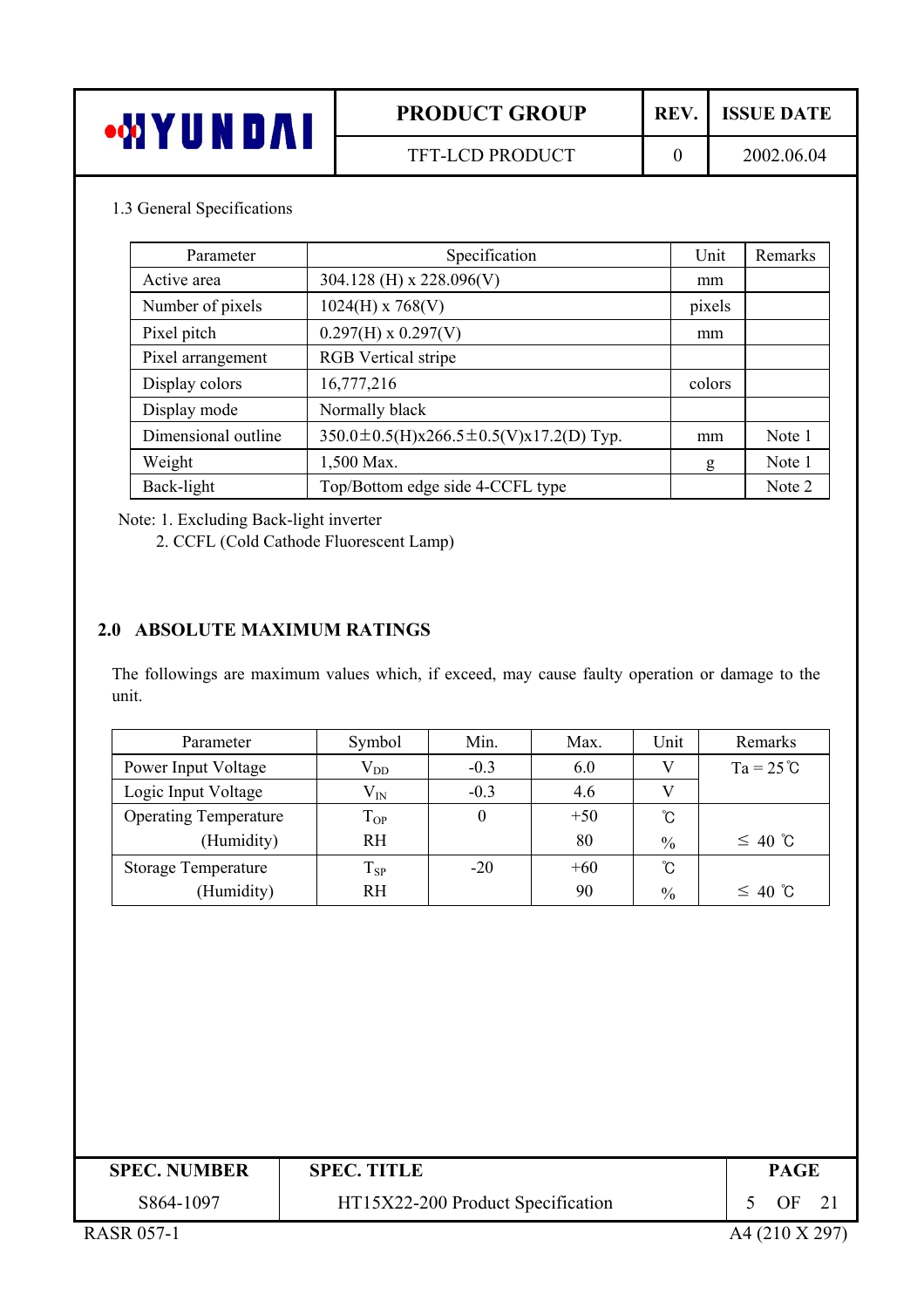$Ta = 25 \pm 2^{\circ}C$ 

### **3.0 ELECTRICAL SPECIFICATIONS**

Measuring condition: fv=60Hz, fc=32.5MHz

| Parameter            |              |                    | Min.       | Typ.   | Max. | Unit        | Remarks                |
|----------------------|--------------|--------------------|------------|--------|------|-------------|------------------------|
| Power                | Voltage      | $V_{DD}$           | 4.5        | 5.0    | 5.5  | V           |                        |
| Supply               | Current      | $I_{DD}$           |            | 580    | 990  | mA          | Note 1                 |
| Input                | Low          | $V_{IL}$           | <b>GND</b> |        | 0.66 | V           | Note 2                 |
| Voltage              | High         | $V_{IH}$           | 2.64       |        | 3.6  | V           |                        |
|                      | Voltage      | $\rm V_{BL}$       | 565        | 600    |      | <b>Vrms</b> |                        |
|                      | Current      | $I_{BL}$           | 3.0        | 6.5    | 7.0  | mArms       | per CCFL               |
| Back-Light           | Frequency    | $F_{L}$            | 30         | 60     | 65   | <b>KHz</b>  | Note 3                 |
| Lamp                 | <b>Start</b> | $V_S$              |            |        | 780  | <b>Vrms</b> | $25^{\circ}$ C, Note 4 |
|                      | Voltage      |                    |            |        | 1160 | Vrms        | $0^{\circ}$ C, Note 4  |
|                      | Life Time    | Hr                 | 25,000     | 35,000 |      | hrs         |                        |
|                      |              | $P_{DD}$           |            | 2.9    |      | W           |                        |
| Power<br>Consumption |              | $P_{BL}$           |            | 15.6   |      | W           | Note 5                 |
|                      |              | $P_{\text{TOTAL}}$ |            | 18.5   |      | W           |                        |

Notes:

- 1. Test Pattern of power supply current a) Typ: Vertical color bar pattern b) Max: Vertical 2 Skip line pattern
- 2. Input signals are DE, I<sub>CLK</sub>, RA [7:0], GA [7:0], BA [7:0], RB [7:0], GB [7:0], BB [7:0]
- 3. The lamp frequency should be selected as different as possible from the horizontal synchronous frequency and its harmonics to avoid interference, which may cause line flow on the display.
- 4. The voltage above this value should be applied to the lamps for more than 1 second to startup. Otherwise the lamps may not to be turned on.
- 5. Calculated value for reference ( $V_{BL} \times I_{BL}$ ) x 4 excluding inverter loss.

| <b>SPEC. NUMBER</b> | <b>SPEC. TITLE</b>                | PAGE           |
|---------------------|-----------------------------------|----------------|
| S864-1097           | HT15X22-200 Product Specification | OF<br>21<br>h  |
| <b>RASR 057-1</b>   |                                   | A4 (210 X 297) |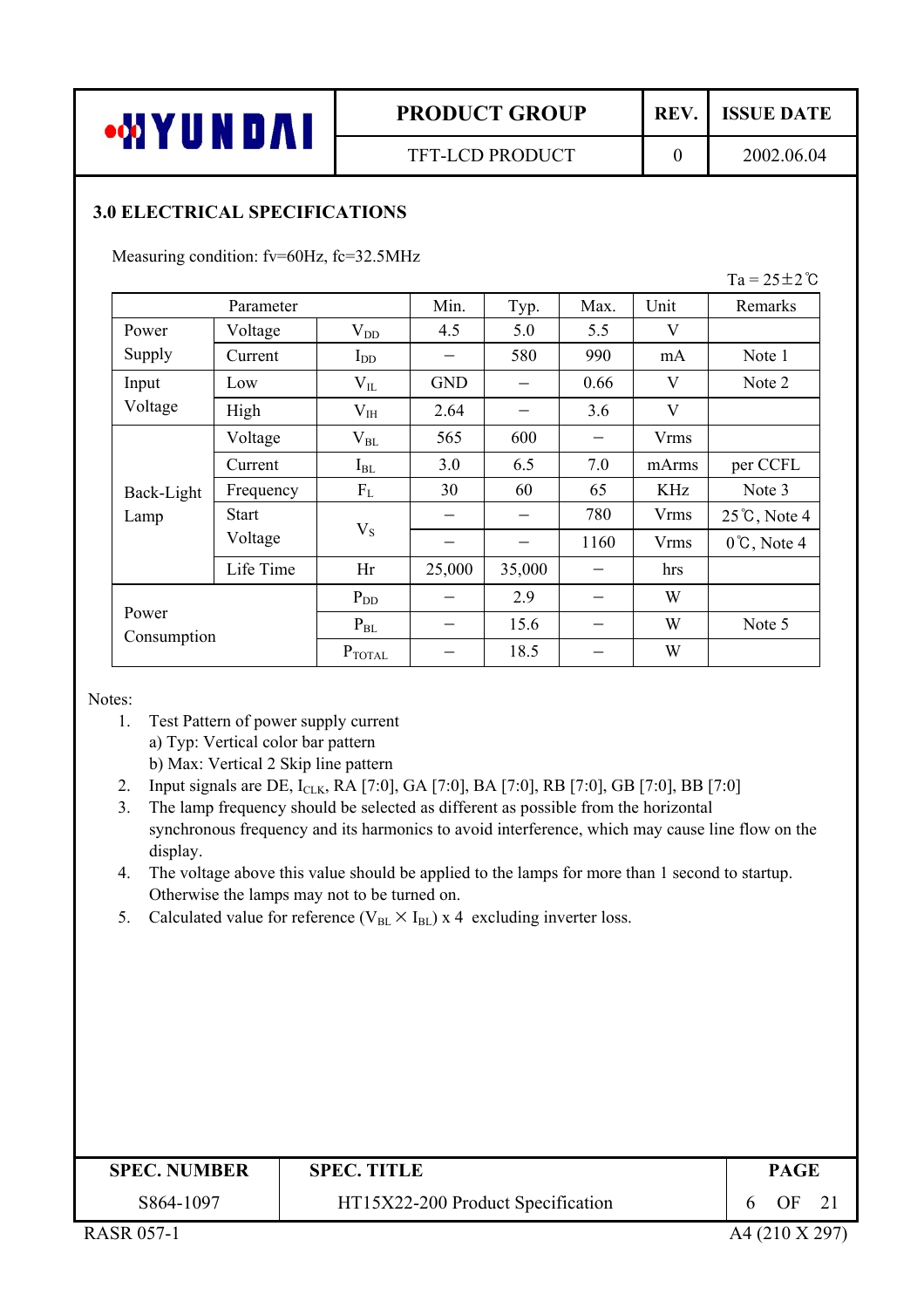# **4.0 OPTICAL SPECIFICATIONS**

The measurement shall be executed after 30 minutes warm-up period. Measuring equipment: TOPCON-BM5. Measuring condition: fv=60Hz, fc=32.5MHz

|                                   |            |                       |                                     |                          |       |       |                   | $Ta = 25 \pm 2$ °C |  |  |
|-----------------------------------|------------|-----------------------|-------------------------------------|--------------------------|-------|-------|-------------------|--------------------|--|--|
| Parameter                         |            | Symbol                | Condition                           | Min.                     | Typ.  | Max.  | Unit              | Remark             |  |  |
|                                   | Horizontal | $\Theta_3$            |                                     |                          | 80    |       | Deg.              |                    |  |  |
| Viewing                           |            | $\Theta$ 9            | CR > 10                             | —                        | 80    |       | Deg.              |                    |  |  |
| Angle Range                       | Vertical   | $\Theta_{12}$         |                                     |                          | 80    |       | Deg.              | Note 1             |  |  |
|                                   |            | $\Theta_6$            |                                     |                          | 80    |       | Deg.              |                    |  |  |
| Luminance Contrast ratio          |            | CR                    |                                     | 250                      | 300   |       |                   | Note 2             |  |  |
| Luminance<br>of white             | Center     | $Y_{WC}$              |                                     | 240                      | 260   |       | cd/m <sup>2</sup> | Note 3             |  |  |
| White luminance uniformity        |            | $\Delta$ Y            |                                     |                          |       | 1.25  |                   | Note 4             |  |  |
|                                   | White      | $X_W$                 |                                     | 0.296                    | 0.326 | 0.356 |                   |                    |  |  |
|                                   |            | yw                    |                                     | 0.320                    | 0.350 | 0.380 |                   |                    |  |  |
|                                   | Red        | $X_R$                 |                                     | 0.587                    | 0.617 | 0.647 |                   |                    |  |  |
| Reproduction                      |            | УR                    | $\Theta = 0^{\circ}$<br>$IBL=6.5mA$ | 0.312                    | 0.342 | 0.372 |                   |                    |  |  |
| Of color                          | Green      | $X_G$                 |                                     | 0.275                    | 0.305 | 0.335 |                   | Note 5             |  |  |
|                                   |            | <b>y</b> <sub>G</sub> |                                     | 0.571                    | 0.601 | 0.631 |                   |                    |  |  |
|                                   |            | $X_{B}$               |                                     | 0.115                    | 0.145 | 0.175 |                   |                    |  |  |
|                                   | Blue       | Ув                    |                                     | 0.087                    | 0.117 | 0.147 |                   |                    |  |  |
| Response Time<br>$(Rise + Decay)$ |            | Ttotal                |                                     | $\overline{\phantom{0}}$ | 35    | 45    | ms                | Note 6             |  |  |
| Cross Talk                        |            | <b>CT</b>             |                                     |                          |       | 2.0   | $\frac{0}{0}$     | Note 7             |  |  |

| <b>SPEC. NUMBER</b> | <b>SPEC. TITLE</b>                | <b>PAGE</b>      |
|---------------------|-----------------------------------|------------------|
| S864-1097           | HT15X22-200 Product Specification | OF <sub>21</sub> |
| <b>RASR 057-1</b>   |                                   | A4 (210 X 297)   |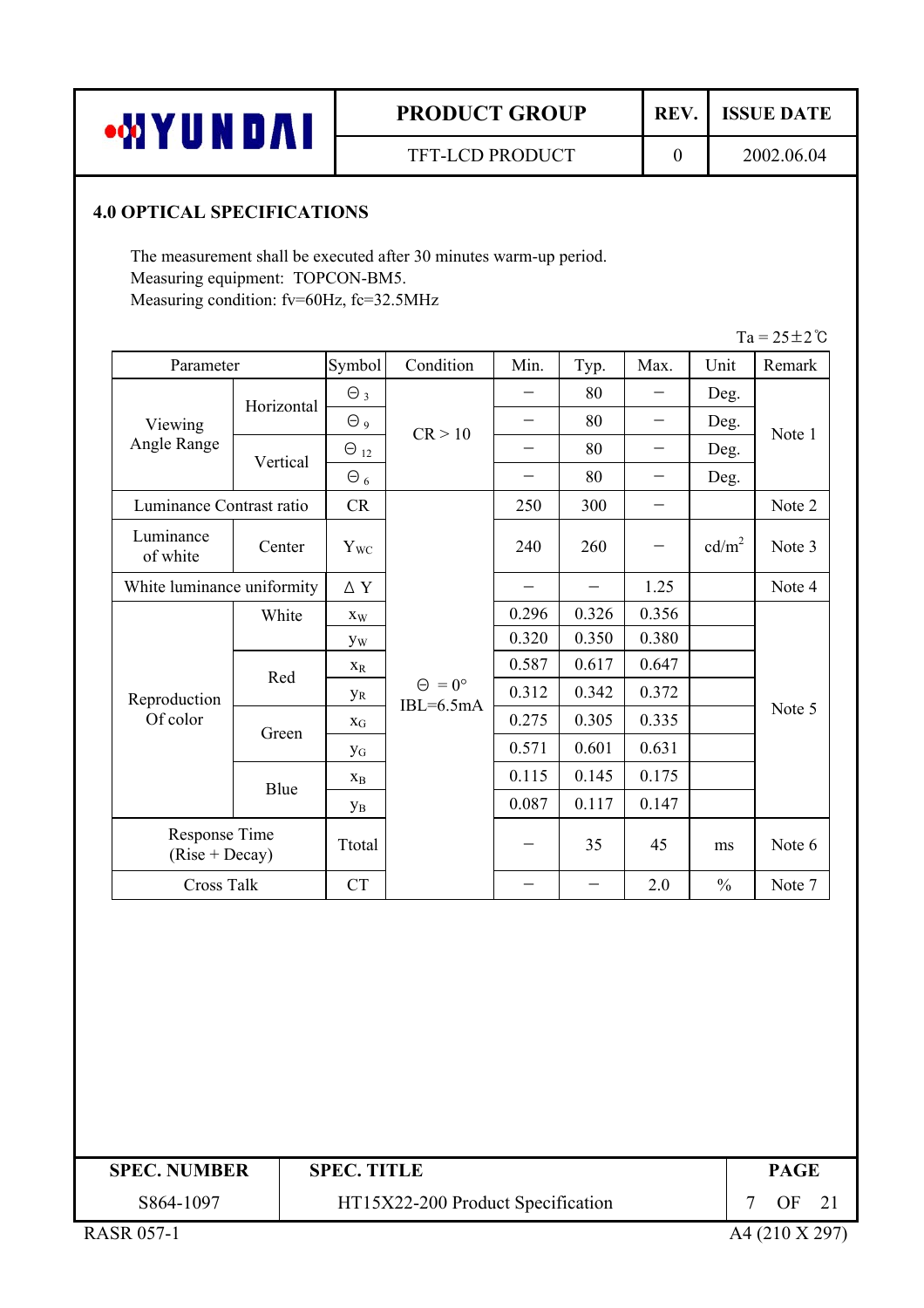| i bol<br>(UI | <b>PRODUCT GROUP</b>   | REV. | <b>ISSUE DATE</b> |
|--------------|------------------------|------|-------------------|
|              | <b>TFT-LCD PRODUCT</b> |      | 2002.06.04        |

Note:

- 1. Viewing angle is the angle at which the contrast ratio is greater than 10. The viewing are determined for the horizontal or 3, 9 o'clock direction and the vertical or 6, 12 o'clock direction with respect to the optical axis which is normal to the LCD surface (see FIGURE 1 shown in Appendix).
- 2. Contrast measurements shall be made at viewing angle of  $\Theta = 0^{\circ}$  and at the center of the LCD surface. Luminance shall be measured with all pixels in the view field set first to white, then to the dark (black) state. (See FIGURE 1 shown in Appendix) Luminance Contrast Ratio (CR) is defined mathematically.

 $CR =$  Luminance when displaying a white raster Luminance when displaying a black raster

- 3. Center Luminance of white is defined as center measurement points across the LCD surface. The other condition is same note 4.
- 4. The White luminance uniformity on LCD surface is then expressed as :  $\Delta Y =$  Maximum Luminance of five points / Minimum Luminance of five points (see FIGURE 2 shown in Appendix).
- 5. The color chromaticity coordinates specified in Table 4. shall be calculated from the spectral data measured with all pixels first in red, green, blue and white. Measurements shall be made at the center of the panel.
- 6. The electro-optical response time measurements shall be made as FIGURE 3 shown in Appendix by switching the "data" input signal ON and OFF. The times needed for the luminance to change from 10% to 90% is Td, and 90% to 10% is Tr.
- 7. Cross-Talk of one area of the LCD surface by another shall be measured by comparing the luminance  $(Y_A)$  of a 25mm diameter area, with all display pixels set to a gray level, to the luminance  $(Y_B)$  of that same area when any adjacent area is driven dark. (See FIGURE 4 shown in Appendix).

| <b>SPEC. NUMBER</b> | <b>SPEC. TITLE</b>                | <b>PAGE</b>    |
|---------------------|-----------------------------------|----------------|
| S864-1097           | HT15X22-200 Product Specification | OF             |
| <b>RASR 057-1</b>   |                                   | A4 (210 X 297) |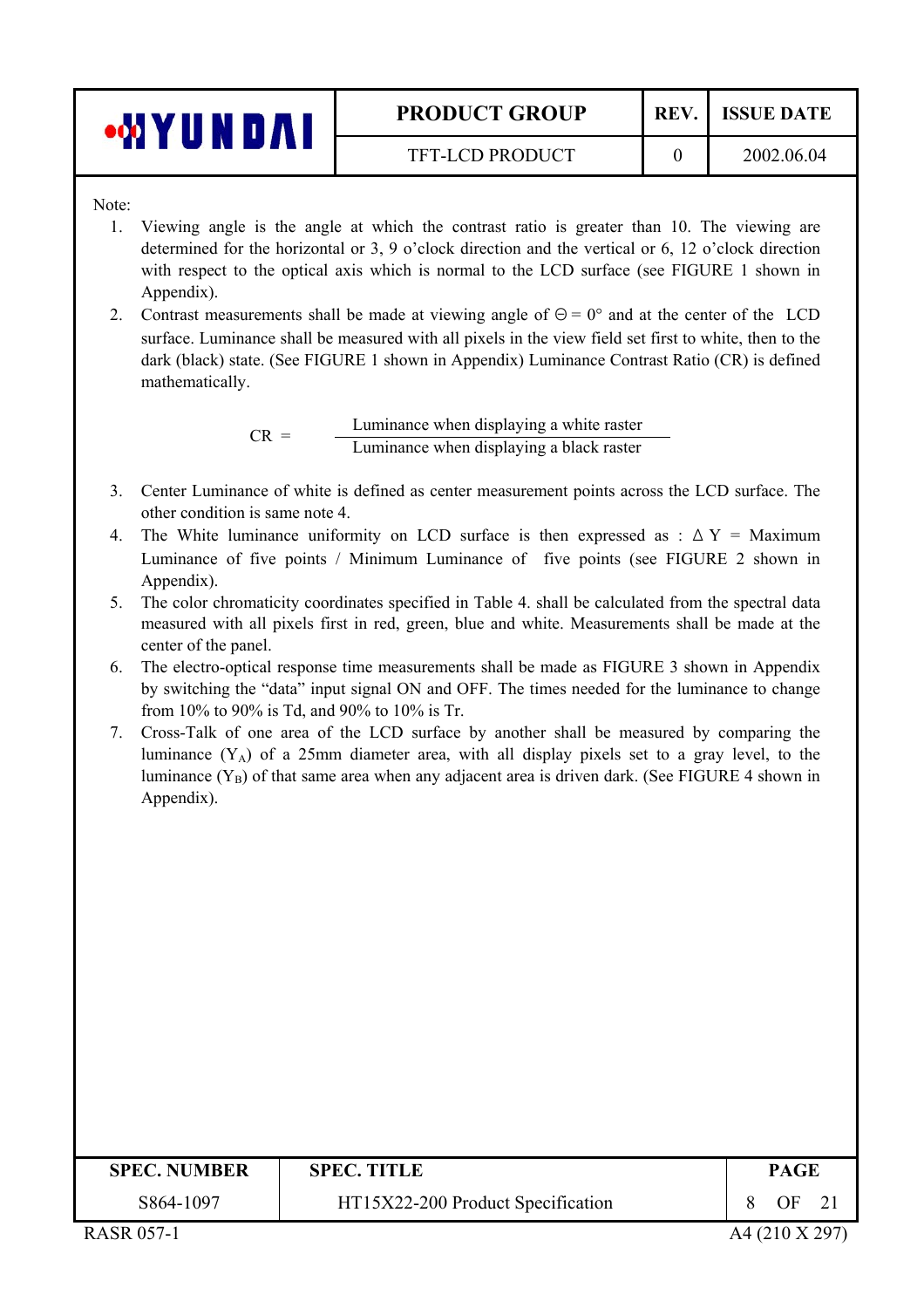

#### **5.0 INTERFACE CONNECTION**

5.1 Electrical Interface Connection

CN11 Module Side Connector : FX8-80S-SV (HIROSE Electric Co.)

User Side Connector : FX8-80P-SV (HIROSE Electric Co) or equivalent

| Pin No                  | Symbol               | Function                | Pin No | Symbol               | Function                |
|-------------------------|----------------------|-------------------------|--------|----------------------|-------------------------|
| $\mathbf{1}$            | <b>GND</b>           | Ground                  | 41     | <b>GND</b>           | Ground                  |
| $\overline{2}$          | RA0                  | Red Odd data LSB        | 42     | GB <sub>0</sub>      | Green Even data LSB     |
| $\overline{\mathbf{3}}$ | RA1                  | Red Odd data            | 43     | GB1                  | Green Even data         |
| $\overline{4}$          | RA <sub>2</sub>      | $^{\prime\prime}$       | 44     | GB <sub>2</sub>      | $\mathbf{H}$            |
| 5                       | RA3                  | $\pmb{\mathsf{H}}$      | 45     | GB3                  | $\overline{\mathbf{u}}$ |
| 6                       | <b>GND</b>           | Ground                  | 46     | <b>GND</b>           | Ground                  |
| $\tau$                  | RA4                  | Red Odd data            | 47     | GB4                  | Green Even data         |
| 8                       | RA5                  | $\pmb{\mathsf{H}}$      | 48     | GB5                  | $\mathbf{H}$            |
| 9                       | RA6                  | $\mathbf{H}$            | 49     | GB6                  | $\overline{\mathbf{u}}$ |
| 10                      | RA7                  | Red Odd data MSB        | 50     | GB7                  | Green Even data MSB     |
| 11                      | <b>GND</b>           | Ground                  | 51     | <b>GND</b>           | Ground                  |
| 12                      | GA0                  | Green Odd data LSB      | 52     | B <sub>B</sub>       | Blue Even data LSB      |
| 13                      | GA1                  | Green Odd data          | 53     | BB1                  | Blue Even data          |
| 14                      | GA <sub>2</sub>      | $\mathbf{H}$            | 54     | B <sub>B2</sub>      | $\pmb{\mathsf{H}}$      |
| 15                      | GA3                  | $\pmb{\mathsf{H}}$      | 55     | BB3                  | $\pmb{\mathsf{H}}$      |
| 16                      | <b>GND</b>           | Ground                  | 56     | <b>GND</b>           | Ground                  |
| 17                      | GA4                  | Green Odd data          | 57     | BB4                  | Blue Even data          |
| 18                      | GA5                  | $\pmb{\mathsf{H}}$      | 58     | BB5                  | $\mathbf{H}$            |
| 19                      | GA6                  | $\mathbf{H}$            | 59     | B <sub>B6</sub>      | $\overline{\mathbf{u}}$ |
| 20                      | GA7                  | Green Odd data MSB      | 60     | BB7                  | Blue Even data MSB      |
| 21                      | <b>GND</b>           | Ground                  | 61     | <b>GND</b>           | Ground                  |
| 22                      | BA0                  | Blue Odd data LSB       | 62     | <b>GND</b>           | $\overline{\mathbf{u}}$ |
| 23                      | BA1                  | Blue Odd data           | 63     | CLK                  | Clock                   |
| 24                      | BA <sub>2</sub>      |                         | 64     | <b>GND</b>           | Ground                  |
| 25                      | BA3                  | $\overline{\mathbf{u}}$ | 65     | <b>GND</b>           | Ground                  |
| 26                      | $\operatorname{GND}$ | Ground                  | 66     | $\rm NC$             | No Connection           |
| 27                      | BA4                  | Blue Odd data           | 67     | <b>GND</b>           | Ground                  |
| 28                      | BA5                  | $\pmb{\mathfrak{m}}$    | 68     | <b>GND</b>           | Ground                  |
| 29                      | BA6                  | $\pmb{\mathsf{H}}$      | 69     | DE                   | Data Enable             |
| 30                      | BA7                  | Blue Odd data MSB       | 70     | NC                   | No Connection           |
| 31                      | <b>GND</b>           | Ground                  | 71     | <b>VDD</b>           | +5V Power Supply        |
| 32                      | R <sub>B</sub> 0     | Red Even data LSB       | 72     | <b>VDD</b>           | $\pmb{\mathsf{H}}$      |
| 33                      | RB1                  | Red Even data           | 73     | <b>VDD</b>           | $^{\prime\prime}$       |
| 34                      | RB <sub>2</sub>      | $\pmb{\mathsf{H}}$      | 74     | <b>VDD</b>           | $\pmb{\mathsf{H}}$      |
| 35                      | RB3                  | $\pmb{\mathsf{H}}$      | 75     | <b>VDD</b>           | $\mathbf{H}$            |
| 36                      | $\operatorname{GND}$ | Ground                  | 76     | $\rm NC$             | No Connection           |
| 37                      | RB4                  | Red Even data           | 77     | $\rm NC$             | $^{\prime\prime}$       |
| 38                      | RB5                  | $\pmb{\mathsf{H}}$      | $78\,$ | $\rm NC$             | $\overline{\mathbf{u}}$ |
| 39                      | RB6                  | $\overline{\mathbf{u}}$ | 79     | $\rm NC$             | $\overline{\mathbf{u}}$ |
| 40                      | RB7                  | Red Even data MSB       | $80\,$ | $\operatorname{GND}$ | Ground                  |

**SPEC. NUMBER SPEC. TITLE PAGE** S864-1097

**SPEC. TITLE** 

HT15X22-200 Product Specification 9 OF 21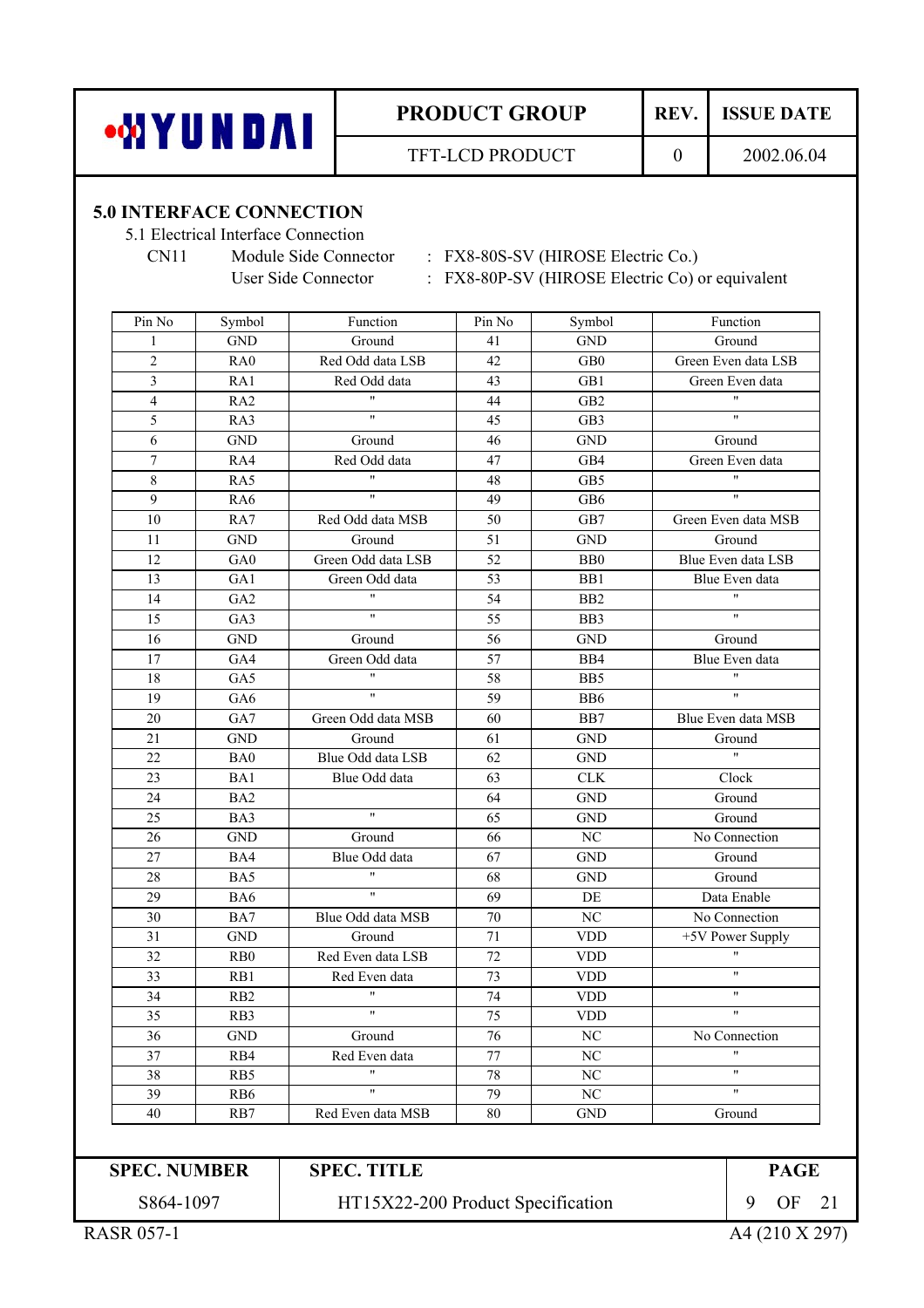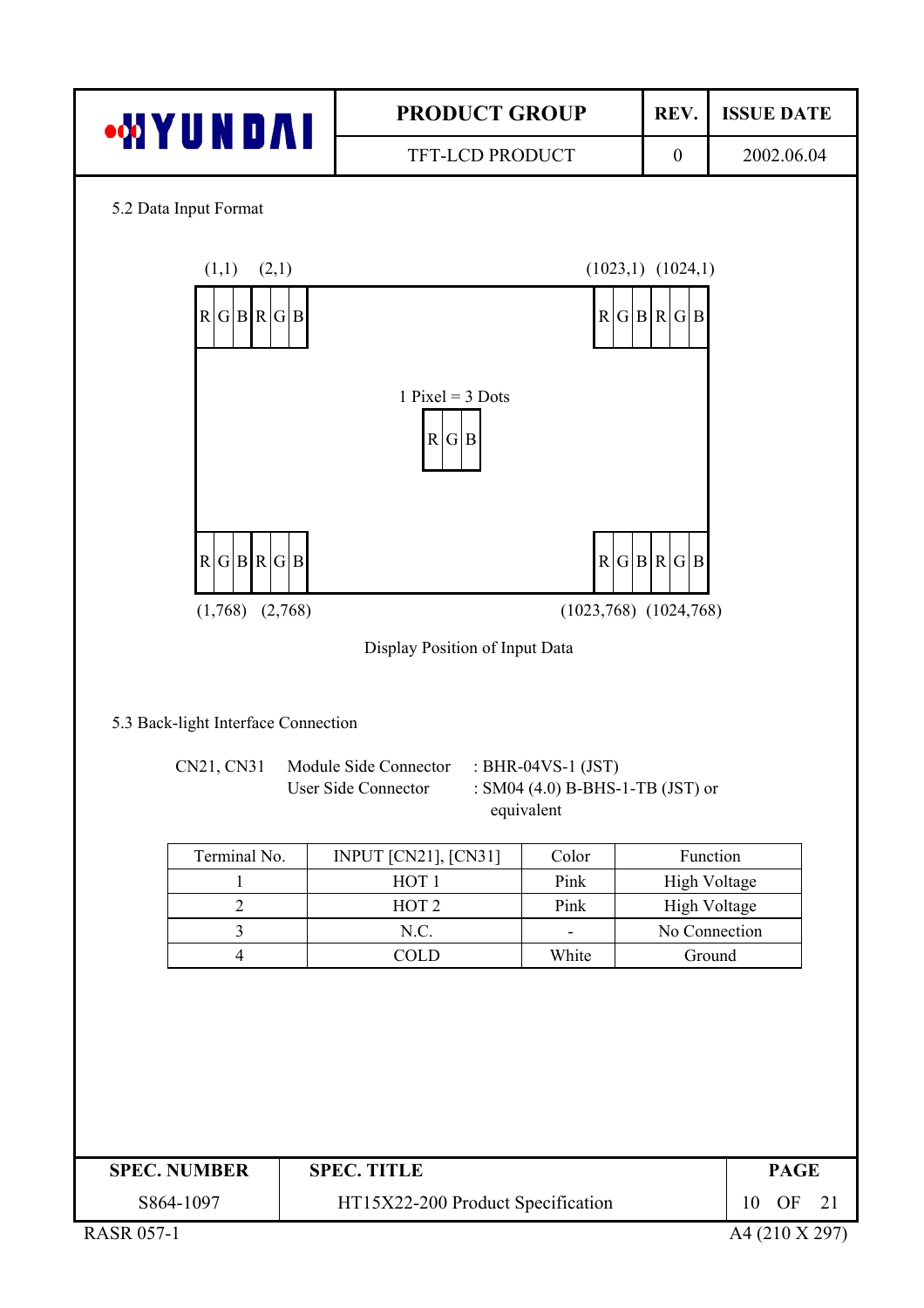

#### **6.0 SIGNAL TIMING SPECIFICATIONS**

The Only Data Enable Mode operates the HT15X22-200.

|       | Item                      | Symbols | Min | Typ  | Max | Unit       |
|-------|---------------------------|---------|-----|------|-----|------------|
|       | Frequency                 | 1/Tc    | 28  | 32.5 | ۰   | <b>MHz</b> |
| Clock | High Time                 | Tch     | 9   |      |     | ns         |
|       | Low Time                  | Tcl     | 9   |      |     | ns         |
| Data  | Setup Time                | Tds     | 8   | ۰    | ۰   | ns         |
|       | Hold Time                 | Tdh     | 8   | ۰    |     | ns         |
|       | Data Enable Setup Time    | Tes     | 8   |      |     | ns         |
|       | Frame Period              | Tv      | 778 | 806  | 860 | lines      |
|       | Vertical Display Period   | Tvd     | 768 | 768  | 768 | lines      |
|       | One Line Scanning Period  | Th      | 592 | 672  | 682 | clocks     |
|       | Horizontal Display Period | Thd     | 512 | 512  | 512 | clocks     |

| <b>SPEC. NUMBER</b> | <b>SPEC. TITLE</b>                | <b>PAGE</b>    |
|---------------------|-----------------------------------|----------------|
| S864-1097           | HT15X22-200 Product Specification | OF<br>21       |
| <b>RASR 057-1</b>   |                                   | A4 (210 X 297) |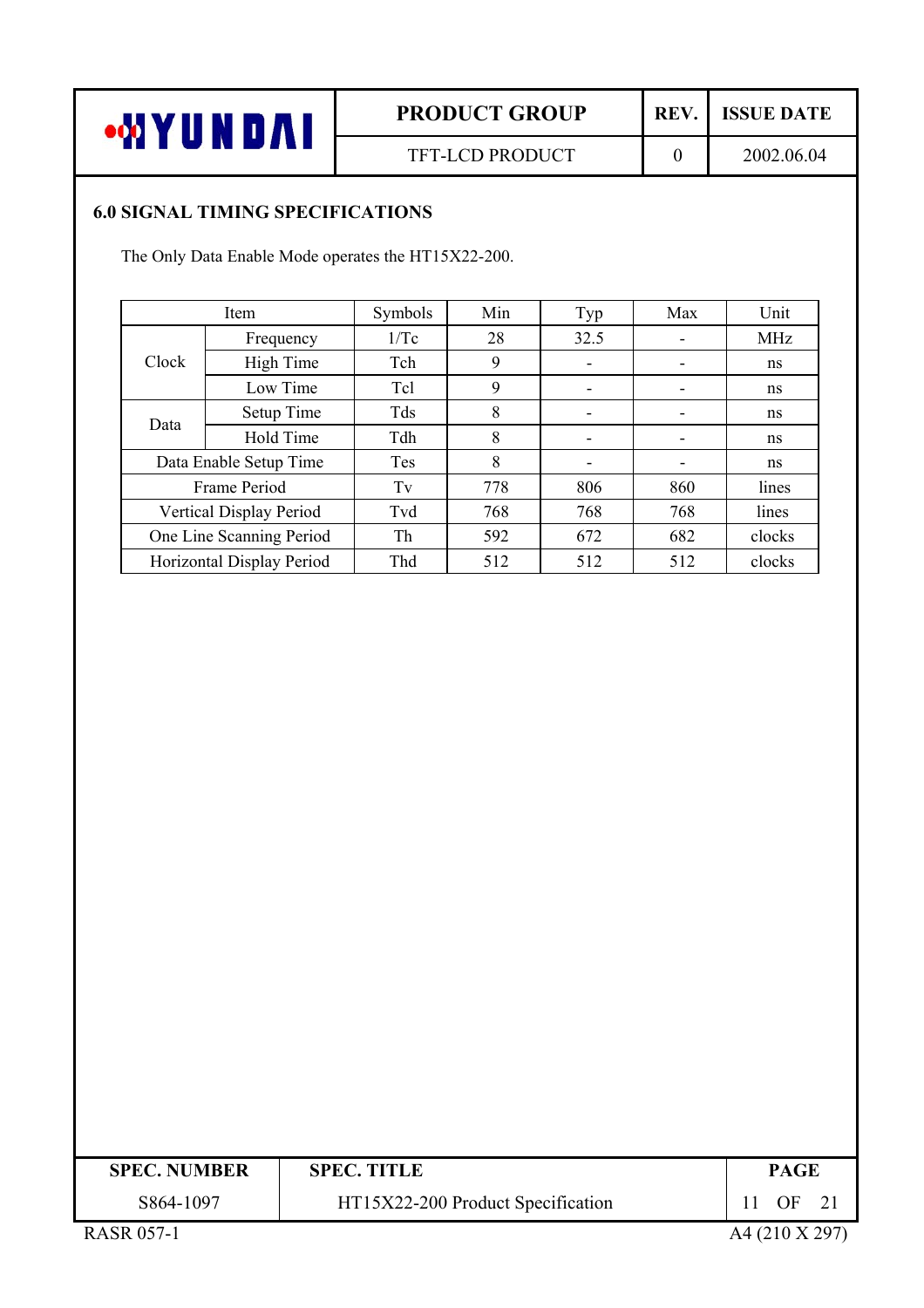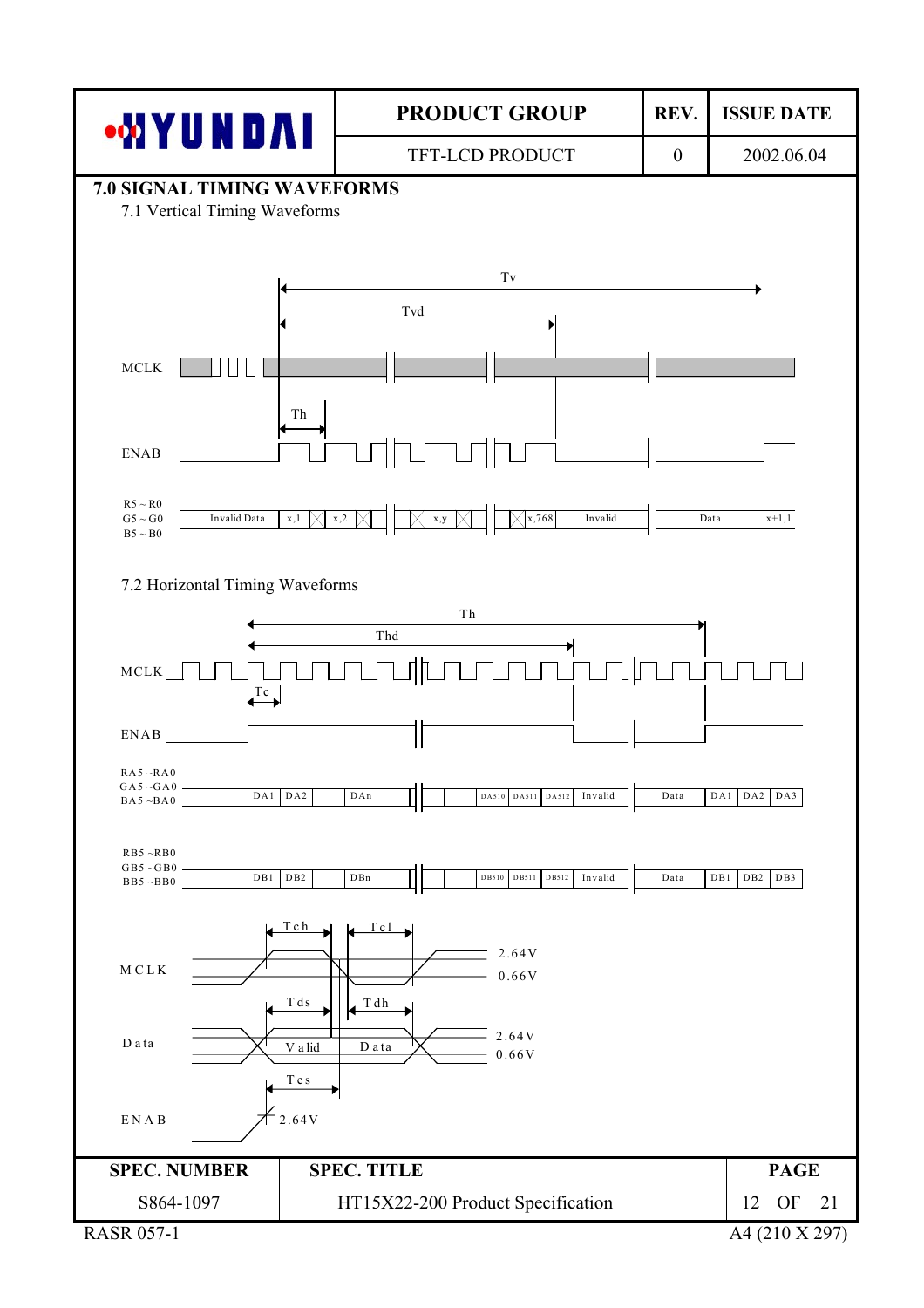

# TFT-LCD PRODUCT 0 2002.06.04

# **8.0 INPUT SIGNALS, BASIC DISPLAY COLORS & GRAY SCALE OF COLORS**

|                   | Colors & Gray         |                                      |                                  |                                      |                                      |                                      |                                      |                                      |                                  |                                      |                                      |                                      | Data Signal                      |                                      |                                   |                                      |                                      |                                      |                                  |                                    |                                      |                                      |                              |                                      |                                      |
|-------------------|-----------------------|--------------------------------------|----------------------------------|--------------------------------------|--------------------------------------|--------------------------------------|--------------------------------------|--------------------------------------|----------------------------------|--------------------------------------|--------------------------------------|--------------------------------------|----------------------------------|--------------------------------------|-----------------------------------|--------------------------------------|--------------------------------------|--------------------------------------|----------------------------------|------------------------------------|--------------------------------------|--------------------------------------|------------------------------|--------------------------------------|--------------------------------------|
|                   | Scale                 |                                      |                                  |                                      |                                      | Red                                  |                                      |                                      |                                  |                                      |                                      |                                      |                                  | Green                                |                                   |                                      |                                      |                                      |                                  |                                    |                                      | Blue                                 |                              |                                      |                                      |
|                   | Odd & Even R7         |                                      | R <sub>6</sub>                   | R <sub>5</sub>                       | R4                                   | R <sub>3</sub>                       | R <sub>2</sub>                       | R1                                   | R <sub>0</sub>                   | G7                                   | G <sub>6</sub>                       | G <sub>5</sub>                       | G4                               | G <sub>3</sub>                       | G2                                | G1                                   | ${\rm G0}$                           | B7                                   | <b>B6</b>                        | <b>B5</b>                          | <b>B4</b>                            | B <sub>3</sub>                       | B2                           | B1                                   | B <sub>0</sub>                       |
|                   | <b>Black</b>          | $\boldsymbol{0}$                     | $\boldsymbol{0}$                 | $\boldsymbol{0}$                     | $\boldsymbol{0}$                     | $\boldsymbol{0}$                     | $\boldsymbol{0}$                     | $\boldsymbol{0}$                     | $\boldsymbol{0}$                 | $\boldsymbol{0}$                     | $\boldsymbol{0}$                     | $\mathbf{0}$                         | $\boldsymbol{0}$                 | $\boldsymbol{0}$                     | $\boldsymbol{0}$                  | $\boldsymbol{0}$                     | $\boldsymbol{0}$                     | $\boldsymbol{0}$                     | $\boldsymbol{0}$                 | $\boldsymbol{0}$                   | $\boldsymbol{0}$                     | $\boldsymbol{0}$                     | $\boldsymbol{0}$             | $\boldsymbol{0}$                     | $\boldsymbol{0}$                     |
|                   | Blue                  | $\boldsymbol{0}$                     | $\boldsymbol{0}$                 | $\boldsymbol{0}$                     | $\boldsymbol{0}$                     | $\boldsymbol{0}$                     | $\boldsymbol{0}$                     | $\boldsymbol{0}$                     | $\boldsymbol{0}$                 | $\boldsymbol{0}$                     | $\boldsymbol{0}$                     | $\boldsymbol{0}$                     | $\boldsymbol{0}$                 | $\boldsymbol{0}$                     | $\boldsymbol{0}$                  | $\boldsymbol{0}$                     | $\boldsymbol{0}$                     | $\mathbf{1}$                         | $\mathbf{1}$                     | $\mathbf{1}$                       | $\mathbf{1}$                         | $\mathbf{1}$                         | $\mathbf{1}$                 | $\mathbf{1}$                         | $\mathbf{1}$                         |
|                   | Green                 | $\boldsymbol{0}$                     | $\boldsymbol{0}$                 | $\boldsymbol{0}$                     | $\boldsymbol{0}$                     | $\boldsymbol{0}$                     | $\boldsymbol{0}$                     | $\boldsymbol{0}$                     | $\boldsymbol{0}$                 | $\mathbf{1}$                         | $\mathbf{1}$                         | $\mathbf{1}$                         | $\mathbf 1$                      | $\mathbf{1}$                         | $\mathbf{1}$                      | $\mathbf{1}$                         | $\mathbf{1}$                         | $\boldsymbol{0}$                     | $\boldsymbol{0}$                 | $\boldsymbol{0}$                   | $\boldsymbol{0}$                     | $\boldsymbol{0}$                     | $\boldsymbol{0}$             | $\boldsymbol{0}$                     | $\boldsymbol{0}$                     |
| <b>Basic</b>      | Cyan                  | $\boldsymbol{0}$                     | $\boldsymbol{0}$                 | $\boldsymbol{0}$                     | $\boldsymbol{0}$                     | $\boldsymbol{0}$                     | $\boldsymbol{0}$                     | $\overline{0}$                       | $\mathbf{0}$                     | $\mathbf{1}$                         | $\mathbf{1}$                         | $\mathbf{1}$                         | $\mathbf{1}$                     | $\mathbf{1}$                         | $\mathbf{1}$                      | $\mathbf{1}$                         | $\mathbf{1}$                         | $\mathbf{1}$                         | $\mathbf{1}$                     | $\mathbf{1}$                       | $\mathbf{1}$                         | $\mathbf{1}$                         | $\mathbf{1}$                 | $\mathbf{1}$                         | $\mathbf{1}$                         |
| Colors            | Red                   | 1                                    | 1                                | $\mathbf{1}$                         | $\mathbf{1}$                         | 1                                    | $\mathbf{1}$                         | $\mathbf{1}$                         | $\mathbf{1}$                     | $\boldsymbol{0}$                     | $\boldsymbol{0}$                     | $\boldsymbol{0}$                     | $\boldsymbol{0}$                 | $\boldsymbol{0}$                     | $\boldsymbol{0}$                  | $\boldsymbol{0}$                     | $\boldsymbol{0}$                     | $\boldsymbol{0}$                     | $\boldsymbol{0}$                 | $\boldsymbol{0}$                   | $\boldsymbol{0}$                     | $\boldsymbol{0}$                     | $\boldsymbol{0}$             | $\boldsymbol{0}$                     | $\boldsymbol{0}$                     |
|                   | Magenta               | $\mathbf{1}$                         | $\mathbf{1}$                     | $\mathbf{1}$                         | $\mathbf{1}$                         | $\mathbf{1}$                         | $\mathbf{1}$                         | $\,1$                                | $\,1$                            | $\boldsymbol{0}$                     | $\boldsymbol{0}$                     | $\boldsymbol{0}$                     | $\boldsymbol{0}$                 | $\boldsymbol{0}$                     | $\boldsymbol{0}$                  | $\boldsymbol{0}$                     | $\boldsymbol{0}$                     | $\boldsymbol{0}$                     | $\boldsymbol{0}$                 | $\mathbf{1}$                       | $\mathbf{1}$                         | $\mathbf{1}$                         | $\mathbf{1}$                 | $\mathbf{1}$                         | $\mathbf{1}$                         |
|                   | Yellow                | $\mathbf{1}$                         | 1                                | $\mathbf{1}$                         | $\mathbf{1}$                         | 1                                    | $\mathbf{1}$                         | $\mathbf{1}$                         | $\mathbf{1}$                     | $\mathbf 1$                          | $\mathbf{1}$                         | $\mathbf{1}$                         | $\mathbf{1}$                     | $\mathbf{1}$                         | 1                                 | $\mathbf{1}$                         | 1                                    | $\boldsymbol{0}$                     | $\boldsymbol{0}$                 | $\boldsymbol{0}$                   | $\boldsymbol{0}$                     | $\boldsymbol{0}$                     | $\boldsymbol{0}$             | $\boldsymbol{0}$                     | $\boldsymbol{0}$                     |
|                   | White<br><b>Black</b> | 1                                    | 1                                | $\mathbf{1}$                         | $\mathbf{1}$                         | 1                                    | $\mathbf{1}$                         | $\mathbf{1}$                         | $\mathbf{1}$                     | $\mathbf{1}$                         | $\mathbf{1}$                         | 1                                    | $\mathbf{1}$                     | $\mathbf{1}$                         | $\mathbf{1}$                      | $\mathbf{1}$                         | $\mathbf{1}$                         | $\mathbf{1}$                         | $\mathbf{1}$<br>$\boldsymbol{0}$ | 1<br>$\boldsymbol{0}$              | $\mathbf{1}$                         | 1                                    | $\mathbf{1}$                 | 1                                    | $\mathbf{1}$<br>$\boldsymbol{0}$     |
|                   | ↑                     | $\boldsymbol{0}$<br>$\boldsymbol{0}$ | $\theta$                         | $\boldsymbol{0}$<br>$\boldsymbol{0}$ | $\boldsymbol{0}$<br>$\boldsymbol{0}$ | $\boldsymbol{0}$<br>$\boldsymbol{0}$ | $\boldsymbol{0}$                     | $\boldsymbol{0}$<br>$\boldsymbol{0}$ | $\boldsymbol{0}$                 | $\boldsymbol{0}$<br>$\boldsymbol{0}$ | $\boldsymbol{0}$                     | $\boldsymbol{0}$<br>$\boldsymbol{0}$ | $\boldsymbol{0}$                 | $\boldsymbol{0}$                     | $\boldsymbol{0}$                  | $\boldsymbol{0}$                     | $\boldsymbol{0}$                     | $\boldsymbol{0}$<br>$\boldsymbol{0}$ | $\boldsymbol{0}$                 |                                    | $\boldsymbol{0}$<br>$\boldsymbol{0}$ | 0                                    | $\boldsymbol{0}$             | $\boldsymbol{0}$                     | $\boldsymbol{0}$                     |
|                   | Darker                | $\boldsymbol{0}$                     | $\boldsymbol{0}$<br>$\mathbf{0}$ | $\boldsymbol{0}$                     | $\overline{0}$                       | $\boldsymbol{0}$                     | $\boldsymbol{0}$<br>$\boldsymbol{0}$ | $\mathbf{1}$                         | $\mathbf{1}$<br>$\mathbf{0}$     | $\overline{0}$                       | $\boldsymbol{0}$<br>$\boldsymbol{0}$ | $\overline{0}$                       | $\boldsymbol{0}$<br>$\mathbf{0}$ | $\boldsymbol{0}$<br>$\boldsymbol{0}$ | 0<br>$\theta$                     | $\boldsymbol{0}$<br>$\boldsymbol{0}$ | $\boldsymbol{0}$<br>$\boldsymbol{0}$ | $\overline{0}$                       | $\mathbf{0}$                     | $\boldsymbol{0}$<br>$\overline{0}$ | $\boldsymbol{0}$                     | $\boldsymbol{0}$<br>$\boldsymbol{0}$ | $\boldsymbol{0}$<br>$\theta$ | $\boldsymbol{0}$<br>$\boldsymbol{0}$ | $\mathbf{0}$                         |
| Gray              |                       |                                      |                                  |                                      |                                      |                                      |                                      |                                      |                                  |                                      |                                      |                                      |                                  |                                      |                                   |                                      |                                      |                                      |                                  |                                    |                                      |                                      |                              |                                      |                                      |
| Scale<br>Of       |                       |                                      |                                  |                                      |                                      |                                      |                                      |                                      |                                  |                                      |                                      |                                      |                                  |                                      |                                   |                                      |                                      |                                      |                                  |                                    |                                      |                                      |                              |                                      |                                      |
| Red               | <b>Brighter</b>       |                                      |                                  |                                      |                                      |                                      |                                      |                                      |                                  | $\boldsymbol{0}$                     | $\boldsymbol{0}$                     | $\boldsymbol{0}$                     | $\boldsymbol{0}$                 | $\boldsymbol{0}$                     | $\boldsymbol{0}$                  | $\boldsymbol{0}$                     | $\boldsymbol{0}$                     | $\boldsymbol{0}$                     | $\boldsymbol{0}$                 | $\boldsymbol{0}$                   | $\boldsymbol{0}$                     | $\boldsymbol{0}$                     | $\boldsymbol{0}$             | $\boldsymbol{0}$                     |                                      |
|                   |                       | 1<br>$\mathbf{1}$                    | 1<br>$\mathbf{1}$                | 1<br>$\mathbf{1}$                    | 1<br>$\mathbf{1}$                    | 1<br>$\mathbf{1}$                    | $\mathbf{1}$<br>$\,1\,$              | $\boldsymbol{0}$<br>$\mathbf{1}$     | $\mathbf{1}$<br>$\boldsymbol{0}$ | $\boldsymbol{0}$                     | $\boldsymbol{0}$                     | $\boldsymbol{0}$                     | $\boldsymbol{0}$                 | $\boldsymbol{0}$                     | $\boldsymbol{0}$                  | $\boldsymbol{0}$                     | $\boldsymbol{0}$                     | $\boldsymbol{0}$                     | $\boldsymbol{0}$                 | $\boldsymbol{0}$                   | $\boldsymbol{0}$                     | $\boldsymbol{0}$                     | $\boldsymbol{0}$             | $\boldsymbol{0}$                     | $\boldsymbol{0}$<br>$\boldsymbol{0}$ |
|                   | Red                   | $\mathbf{1}$                         | $\mathbf{1}$                     | $\mathbf{1}$                         | $\mathbf{1}$                         | $\mathbf{1}$                         | $\mathbf{1}$                         | $\mathbf{1}$                         | $\mathbf{1}$                     | $\boldsymbol{0}$                     | $\boldsymbol{0}$                     | $\boldsymbol{0}$                     | $\boldsymbol{0}$                 | $\boldsymbol{0}$                     | $\boldsymbol{0}$                  | $\boldsymbol{0}$                     | $\boldsymbol{0}$                     | $\boldsymbol{0}$                     | $\boldsymbol{0}$                 | $\boldsymbol{0}$                   | $\boldsymbol{0}$                     | $\boldsymbol{0}$                     | $\boldsymbol{0}$             | $\boldsymbol{0}$                     | $\boldsymbol{0}$                     |
|                   | <b>Black</b>          | $\boldsymbol{0}$                     | $\boldsymbol{0}$                 | $\boldsymbol{0}$                     | $\boldsymbol{0}$                     | $\boldsymbol{0}$                     | $\boldsymbol{0}$                     | $\boldsymbol{0}$                     | $\boldsymbol{0}$                 | $\boldsymbol{0}$                     | $\boldsymbol{0}$                     | $\boldsymbol{0}$                     | $\boldsymbol{0}$                 | $\boldsymbol{0}$                     | $\boldsymbol{0}$                  | $\boldsymbol{0}$                     | 0                                    | 0                                    | $\boldsymbol{0}$                 | $\boldsymbol{0}$                   | $\boldsymbol{0}$                     | 0                                    | $\boldsymbol{0}$             | $\boldsymbol{0}$                     | $\boldsymbol{0}$                     |
|                   | ↑                     | $\boldsymbol{0}$                     | $\boldsymbol{0}$                 | $\boldsymbol{0}$                     | $\boldsymbol{0}$                     | $\boldsymbol{0}$                     | $\boldsymbol{0}$                     | $\boldsymbol{0}$                     | $\boldsymbol{0}$                 | $\boldsymbol{0}$                     | $\boldsymbol{0}$                     | $\boldsymbol{0}$                     | $\boldsymbol{0}$                 | $\boldsymbol{0}$                     | 0                                 | $\boldsymbol{0}$                     | $\mathbf{1}$                         | $\boldsymbol{0}$                     | $\boldsymbol{0}$                 | $\boldsymbol{0}$                   | $\boldsymbol{0}$                     | $\boldsymbol{0}$                     | $\boldsymbol{0}$             | $\boldsymbol{0}$                     | $\boldsymbol{0}$                     |
|                   | Darker                | $\mathbf{0}$                         | $\boldsymbol{0}$                 | $\boldsymbol{0}$                     | $\overline{0}$                       | $\overline{0}$                       | $\boldsymbol{0}$                     | $\overline{0}$                       | $\mathbf{0}$                     | $\overline{0}$                       | $\boldsymbol{0}$                     | $\overline{0}$                       | $\mathbf{0}$                     | $\mathbf{0}$                         | $\boldsymbol{0}$                  | $\mathbf{1}$                         | $\overline{0}$                       | $\overline{0}$                       | $\mathbf{0}$                     | $\overline{0}$                     | $\boldsymbol{0}$                     | $\theta$                             | $\boldsymbol{0}$             | $\boldsymbol{0}$                     | $\overline{0}$                       |
| Gray<br>Scale     |                       |                                      |                                  |                                      |                                      |                                      |                                      |                                      |                                  |                                      |                                      |                                      |                                  |                                      |                                   |                                      |                                      |                                      |                                  |                                    |                                      |                                      |                              |                                      |                                      |
| Of                | ↓                     |                                      |                                  |                                      |                                      |                                      |                                      |                                      |                                  |                                      |                                      |                                      |                                  |                                      |                                   |                                      |                                      |                                      |                                  |                                    |                                      |                                      |                              |                                      |                                      |
| Green             | <b>Brighter</b>       | $\boldsymbol{0}$                     | $\boldsymbol{0}$                 | $\boldsymbol{0}$                     | $\boldsymbol{0}$                     | $\boldsymbol{0}$                     | $\boldsymbol{0}$                     | $\boldsymbol{0}$                     | $\boldsymbol{0}$                 | $\,1$                                | $\mathbf{1}$                         | 1                                    | $\mathbf{1}$                     | 1                                    | $\mathbf{1}$                      | $\boldsymbol{0}$                     | $\mathbf{1}$                         | $\boldsymbol{0}$                     | $\boldsymbol{0}$                 | $\boldsymbol{0}$                   | $\boldsymbol{0}$                     | $\boldsymbol{0}$                     | $\boldsymbol{0}$             | $\boldsymbol{0}$                     | $\boldsymbol{0}$                     |
|                   |                       | $\boldsymbol{0}$                     | $\boldsymbol{0}$                 | 0                                    | $\boldsymbol{0}$                     | $\boldsymbol{0}$                     | $\boldsymbol{0}$                     | $\boldsymbol{0}$                     | $\boldsymbol{0}$                 | $\mathbf{1}$                         | $\mathbf{1}$                         | $\mathbf{1}$                         | $\mathbf{1}$                     | 1                                    | $\mathbf{1}$                      | $\mathbf{1}$                         | $\boldsymbol{0}$                     | $\boldsymbol{0}$                     | $\boldsymbol{0}$                 | $\boldsymbol{0}$                   | $\boldsymbol{0}$                     | $\boldsymbol{0}$                     | $\boldsymbol{0}$             | $\boldsymbol{0}$                     | $\boldsymbol{0}$                     |
|                   | Green                 | $\boldsymbol{0}$                     | $\boldsymbol{0}$                 | $\boldsymbol{0}$                     | $\boldsymbol{0}$                     | $\boldsymbol{0}$                     | $\boldsymbol{0}$                     | $\boldsymbol{0}$                     | $\boldsymbol{0}$                 | $\mathbf{1}$                         | $\mathbf{1}$                         | $\mathbf{1}$                         | $\mathbf{1}$                     | $\mathbf{1}$                         | $\mathbf{1}$                      | 1                                    | 1                                    | 0                                    | $\boldsymbol{0}$                 | $\boldsymbol{0}$                   | $\boldsymbol{0}$                     | $\boldsymbol{0}$                     | $\boldsymbol{0}$             | $\boldsymbol{0}$                     | $\boldsymbol{0}$                     |
|                   | <b>Black</b>          | $\boldsymbol{0}$                     | $\boldsymbol{0}$                 | $\boldsymbol{0}$                     | $\boldsymbol{0}$                     | $\boldsymbol{0}$                     | $\boldsymbol{0}$                     | $\boldsymbol{0}$                     | $\boldsymbol{0}$                 | $\boldsymbol{0}$                     | $\boldsymbol{0}$                     | $\boldsymbol{0}$                     | $\theta$                         | $\boldsymbol{0}$                     | $\boldsymbol{0}$                  | $\boldsymbol{0}$                     | $\theta$                             | 0                                    | $\boldsymbol{0}$                 | $\boldsymbol{0}$                   | $\boldsymbol{0}$                     | 0                                    | $\theta$                     | $\boldsymbol{0}$                     | $\boldsymbol{0}$                     |
|                   | ↑                     | $\boldsymbol{0}$                     | $\boldsymbol{0}$                 | $\boldsymbol{0}$                     | $\boldsymbol{0}$                     | $\boldsymbol{0}$                     | $\boldsymbol{0}$                     | $\boldsymbol{0}$                     | $\boldsymbol{0}$                 | $\boldsymbol{0}$                     | $\boldsymbol{0}$                     | $\boldsymbol{0}$                     | $\boldsymbol{0}$                 | $\boldsymbol{0}$                     | $\boldsymbol{0}$                  | $\boldsymbol{0}$                     | 0                                    | $\boldsymbol{0}$                     | $\boldsymbol{0}$                 | $\boldsymbol{0}$                   | $\boldsymbol{0}$                     | 0                                    | $\boldsymbol{0}$             | $\boldsymbol{0}$                     | $\mathbf{1}$                         |
| Gray              | Darker                | $\mathbf{0}$                         | $\overline{0}$                   | $\boldsymbol{0}$                     | $\overline{0}$                       | $\mathbf{0}$                         | $\overline{0}$                       | $\overline{0}$                       | $\mathbf{0}$                     | $\overline{0}$                       | $\mathbf{0}$                         | $\overline{0}$                       | $\overline{0}$                   | $\theta$                             | $\theta$                          | $\theta$                             | $\theta$                             | $\boldsymbol{0}$                     | $\mathbf{0}$                     | $\overline{0}$                     | $\overline{0}$                       | $\theta$                             | $\overline{0}$               | $\mathbf{1}$                         | $\overline{0}$                       |
| Scale             |                       |                                      |                                  |                                      |                                      |                                      |                                      |                                      |                                  |                                      |                                      |                                      |                                  |                                      |                                   |                                      |                                      |                                      |                                  |                                    |                                      |                                      |                              |                                      |                                      |
| Of                |                       |                                      |                                  |                                      |                                      |                                      |                                      |                                      |                                  |                                      |                                      |                                      |                                  |                                      |                                   |                                      |                                      |                                      |                                  |                                    |                                      |                                      |                              |                                      |                                      |
| Blue              | <b>Brighter</b>       | $\boldsymbol{0}$                     | $\boldsymbol{0}$                 | $\boldsymbol{0}$                     | $\boldsymbol{0}$                     | 0                                    | $\boldsymbol{0}$                     | $\boldsymbol{0}$                     | $\boldsymbol{0}$                 | $\boldsymbol{0}$                     | $\boldsymbol{0}$                     | $\boldsymbol{0}$                     | $\boldsymbol{0}$                 | 0                                    | $\boldsymbol{0}$                  | $\boldsymbol{0}$                     | $\boldsymbol{0}$                     | $\mathbf{1}$                         | $\mathbf{1}$                     | 1                                  | 1                                    | 1                                    | $\mathbf{1}$                 | $\boldsymbol{0}$                     | $\mathbf{1}$                         |
|                   |                       | $\boldsymbol{0}$                     | 0                                | 0                                    | 0                                    | $\boldsymbol{0}$                     | $\boldsymbol{0}$                     | $\boldsymbol{0}$                     | $\boldsymbol{0}$                 | $\boldsymbol{0}$                     | $\boldsymbol{0}$                     | 0                                    | $\boldsymbol{0}$                 | 0                                    | $\boldsymbol{0}$                  | $\boldsymbol{0}$                     | $\boldsymbol{0}$                     | $\mathbf{1}$                         | $\mathbf{1}$                     | 1                                  | $\mathbf{1}$                         | 1                                    | 1                            | 1                                    | $\boldsymbol{0}$                     |
|                   | Blue                  | $\boldsymbol{0}$                     | $\theta$                         | $\boldsymbol{0}$                     | $\boldsymbol{0}$                     | $\boldsymbol{0}$                     | $\mathbf{0}$                         | $\boldsymbol{0}$                     | $\boldsymbol{0}$                 | 0                                    | $\boldsymbol{0}$                     | $\boldsymbol{0}$                     | $\boldsymbol{0}$                 | $\boldsymbol{0}$                     | $\boldsymbol{0}$                  | $\boldsymbol{0}$                     | $\boldsymbol{0}$                     | $\mathbf{1}$                         | $\mathbf{1}$                     | $\mathbf{1}$                       | $\mathbf{1}$                         | 1                                    | $\mathbf{1}$                 | 1                                    | $\mathbf{1}$                         |
|                   | <b>Black</b>          | $\boldsymbol{0}$                     | $\mathbf{0}$                     | $\boldsymbol{0}$                     | $\boldsymbol{0}$                     | $\boldsymbol{0}$                     | $\boldsymbol{0}$                     | $\boldsymbol{0}$                     | $\boldsymbol{0}$                 | $\boldsymbol{0}$                     | $\overline{0}$                       | $\boldsymbol{0}$                     | $\boldsymbol{0}$                 | $\mathbf{0}$                         | $\mathbf{0}$                      | $\mathbf{0}$                         | $\mathbf{0}$                         | $\mathbf{0}$                         | $\mathbf{0}$                     | $\mathbf{0}$                       | $\boldsymbol{0}$                     | $\boldsymbol{0}$                     | $\mathbf{0}$                 | $\boldsymbol{0}$                     | $\bf{0}$                             |
| Gray              |                       | $\boldsymbol{0}$                     | $\overline{0}$                   | $\boldsymbol{0}$                     | $\boldsymbol{0}$                     | $\boldsymbol{0}$                     | $\boldsymbol{0}$                     | $\boldsymbol{0}$                     | $\mathbf{1}$                     | $\boldsymbol{0}$                     | $\boldsymbol{0}$                     | $\boldsymbol{0}$                     | $\boldsymbol{0}$                 | $0\,$                                | $\boldsymbol{0}$                  | $\mathbf{0}$                         | $\mathbf{1}$                         | $0\,$                                | $\boldsymbol{0}$                 | $\mathbf{0}$                       | $\boldsymbol{0}$                     | $\mathbf{0}$                         | $\boldsymbol{0}$             | $\boldsymbol{0}$                     | $\mathbf{1}$                         |
| Scale             | Darker                | $\boldsymbol{0}$                     | $\overline{0}$                   | $\mathbf{0}$                         | $\overline{0}$                       | $\boldsymbol{0}$                     | $\mathbf{0}$                         | $\mathbf{1}$                         | $\mathbf{0}$                     | $\boldsymbol{0}$                     | $\overline{0}$                       | $\mathbf{0}$                         | $\overline{0}$                   | $\mathbf{0}$                         | $\overline{0}$                    | $\mathbf{1}$                         | $\mathbf{0}$                         | $\overline{0}$                       | $\mathbf{0}$                     | $\overline{0}$                     | $\mathbf{0}$                         | $\boldsymbol{0}$                     | $\mathbf{0}$                 | $\mathbf{1}$                         | $\mathbf{0}$                         |
| <b>Of</b>         |                       |                                      |                                  |                                      |                                      |                                      |                                      |                                      |                                  |                                      |                                      |                                      |                                  |                                      |                                   |                                      |                                      |                                      |                                  |                                    |                                      |                                      |                              |                                      |                                      |
| White             |                       |                                      |                                  |                                      |                                      |                                      |                                      |                                      |                                  |                                      |                                      |                                      |                                  |                                      |                                   |                                      |                                      |                                      |                                  |                                    |                                      |                                      |                              |                                      |                                      |
| $\&$              | Brighter              |                                      | 1                                | 1                                    |                                      |                                      | $\mathbf{1}$                         | $\boldsymbol{0}$                     | $\mathbf{1}$                     | $\mathbf{1}$                         | $\mathbf{1}$                         | 1                                    | 1                                | 1                                    | 1                                 | $\boldsymbol{0}$                     | $\mathbf{1}$                         | 1                                    | $\mathbf{1}$                     | 1                                  | 1                                    | 1                                    | 1                            | $\boldsymbol{0}$                     | 1                                    |
| <b>Black</b>      |                       | 1                                    | 1                                | 1                                    | 1                                    | 1                                    | 1                                    | $\mathbf{1}$                         | $\boldsymbol{0}$                 | $\mathbf{1}$                         | 1                                    | $\mathbf{1}$                         | 1                                | 1                                    | 1                                 | 1                                    | $\boldsymbol{0}$                     | $\mathbf{1}$                         | $\mathbf{1}$                     | $\mathbf{1}$                       | $\mathbf{1}$                         | $\mathbf{1}$                         | $\mathbf{1}$                 | $\mathbf{1}$                         | $\boldsymbol{0}$                     |
|                   | White                 | $\mathbf{1}$                         | 1                                | $\mathbf{1}$                         | 1                                    | $\mathbf{1}$                         | 1                                    | $\mathbf{1}$                         | 1                                | $\mathbf{1}$                         | 1                                    | $\mathbf{1}$                         | 1                                | $\mathbf{1}$                         | 1                                 | $\mathbf{1}$                         | 1                                    | $\mathbf{1}$                         | 1                                | $\mathbf{1}$                       | $\mathbf{1}$                         | $\mathbf{1}$                         | $\mathbf{1}$                 | $\mathbf{1}$                         | $\mathbf{1}$                         |
|                   |                       |                                      |                                  |                                      |                                      |                                      |                                      |                                      |                                  |                                      |                                      |                                      |                                  |                                      |                                   |                                      |                                      |                                      |                                  |                                    |                                      |                                      |                              |                                      |                                      |
|                   |                       |                                      |                                  |                                      |                                      |                                      |                                      |                                      |                                  |                                      |                                      |                                      |                                  |                                      |                                   |                                      |                                      |                                      |                                  |                                    |                                      |                                      |                              |                                      |                                      |
|                   | <b>SPEC. NUMBER</b>   |                                      |                                  |                                      | <b>SPEC. TITLE</b>                   |                                      |                                      |                                      |                                  |                                      |                                      |                                      |                                  |                                      | <b>PAGE</b>                       |                                      |                                      |                                      |                                  |                                    |                                      |                                      |                              |                                      |                                      |
|                   | S864-1097             |                                      |                                  |                                      |                                      |                                      |                                      |                                      |                                  |                                      |                                      |                                      |                                  |                                      | HT15X22-200 Product Specification |                                      |                                      |                                      |                                  |                                    |                                      | 13                                   | <b>OF</b>                    |                                      | 21                                   |
| <b>RASR 057-1</b> |                       |                                      |                                  |                                      |                                      |                                      |                                      |                                      | A4 (210 X 297)                   |                                      |                                      |                                      |                                  |                                      |                                   |                                      |                                      |                                      |                                  |                                    |                                      |                                      |                              |                                      |                                      |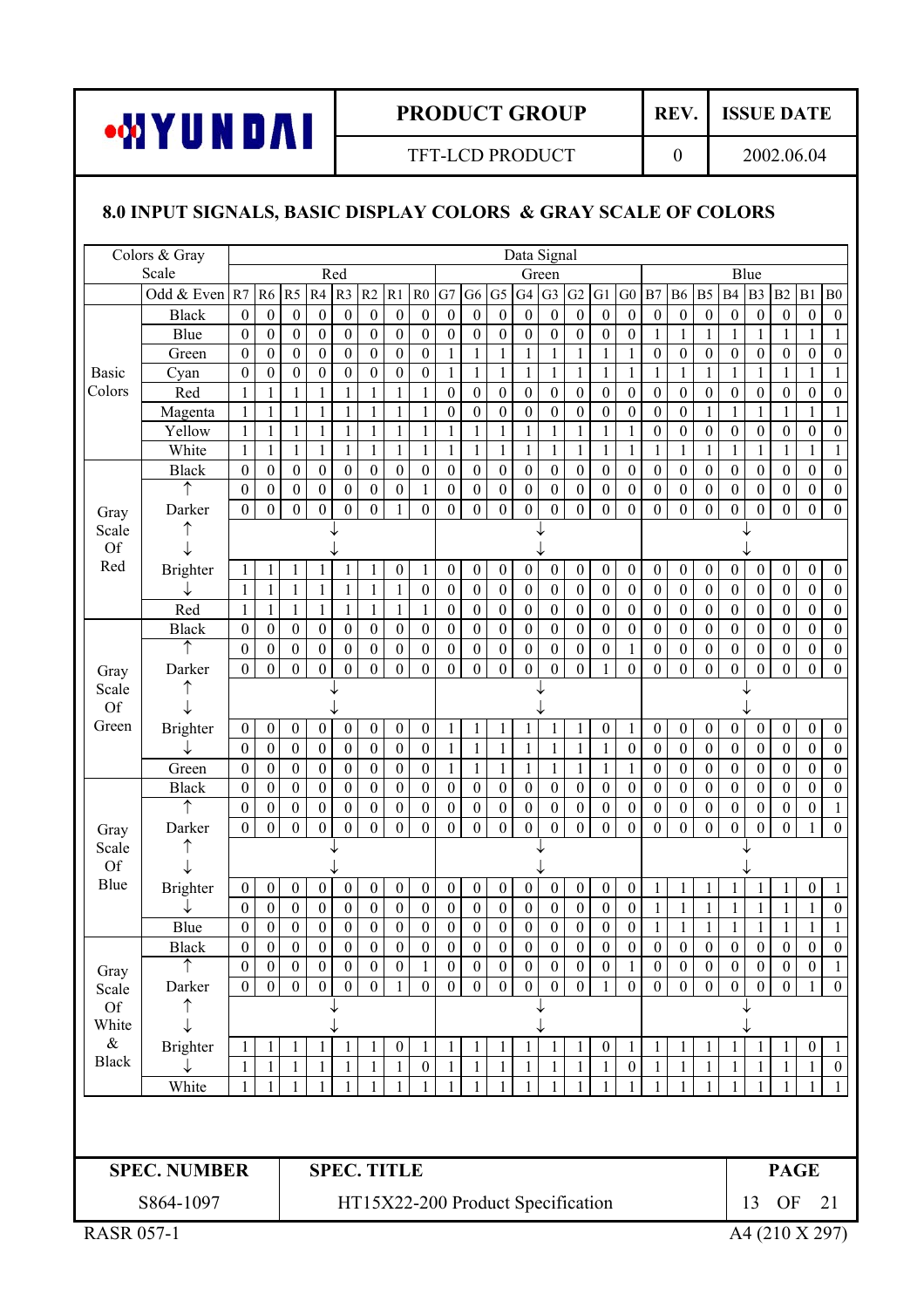| ow Y           | <b>PRODUCT GROUP</b>   | <b>REV</b> | <b>ISSUE DATE</b> |
|----------------|------------------------|------------|-------------------|
| <b>ARTISTS</b> | <b>TFT-LCD PRODUCT</b> |            | 2002.06.04        |

#### **9.0 POWER SEQUENCE**

To prevent a latch-up or DC operation of the LCD module, the power on/off sequence shall be as shown in below



- $0 < T2 \leq 30$  ms
- $110 \text{ ms} \leq T3$
- $\bullet$  0  $\leq$  T4
- $0 < T5 \leq 30$  ms
- $\bullet$  0 < T6  $\leq$  1 sec.
- 1 sec  $\leq$  T7

Notes:

- 1. When the power supply VDD is 0V, Keep the level of input signals on the low or keep high impedance.
- 2. Do not keep the interface signal high impedance when power is on.
- 3. Back Light must be turn on after power for logic and interface signal are valid.

| <b>SPEC. NUMBER</b> | <b>SPEC. TITLE</b>                |    | <b>PAGE</b>    |  |
|---------------------|-----------------------------------|----|----------------|--|
| S864-1097           | HT15X22-200 Product Specification | 14 | OF 21          |  |
| <b>RASR 057-1</b>   |                                   |    | A4 (210 X 297) |  |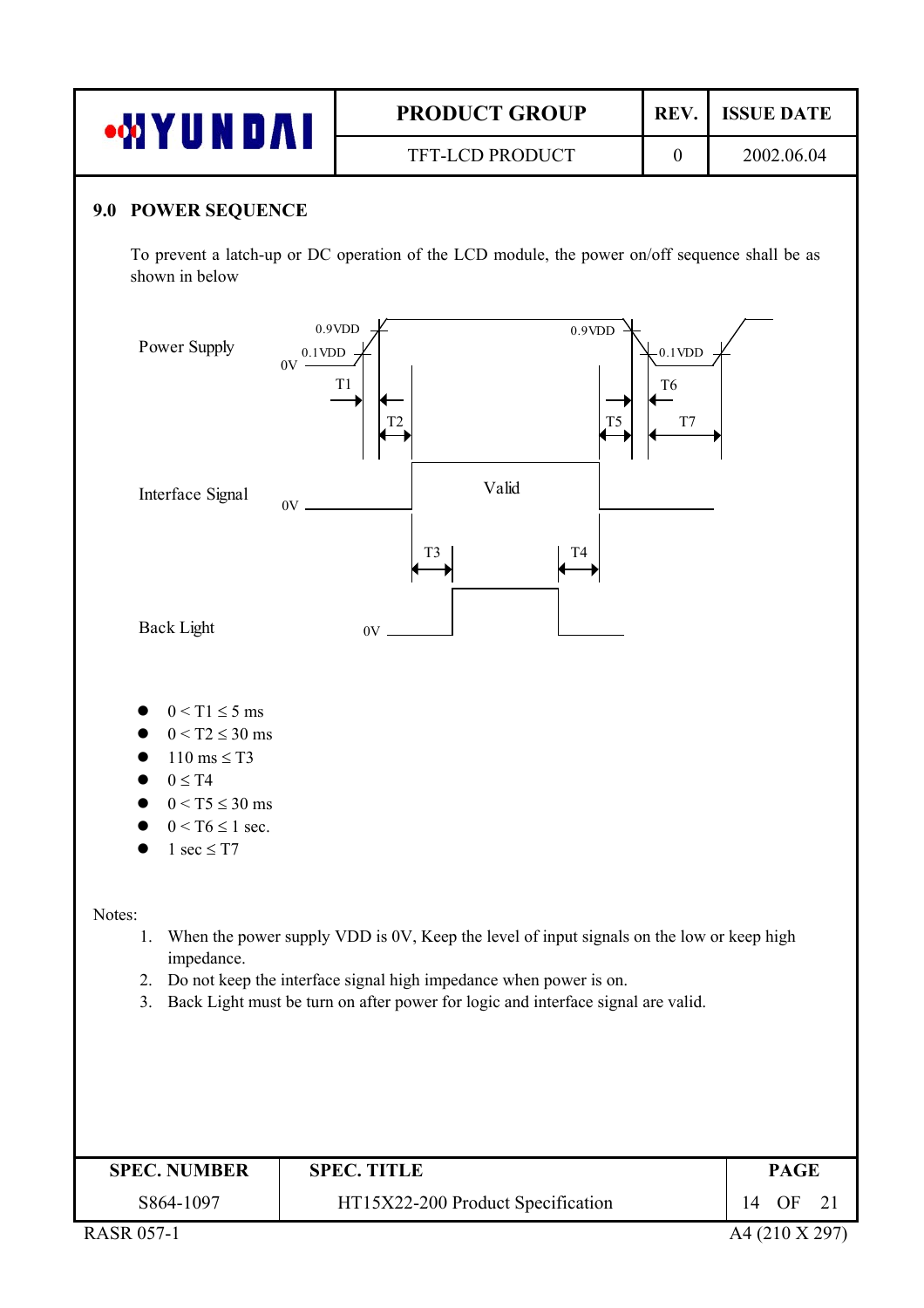

#### **10.0 MECHANICAL CHARACTERISTICS**

#### 10.1 Dimensional Requirements

FIGURE 6 shown in appendix shows mechanical outlines for the model

| Parameter           | Specification                                           | Unit   |
|---------------------|---------------------------------------------------------|--------|
| Active area         | 304.128 (H) x 228.096(V)                                | mm     |
| Number of pixels    | $1024(H)$ x 768(V)                                      | pixels |
|                     | $(1$ pixel = R + G + B dot)                             |        |
| Pixel pitch         | $0.297(H) \times 0.297(V)$                              | mm     |
| Pixel arrangement   | <b>RGB</b> Vertical stripe                              |        |
| Display colors      | 16,777,216                                              | colors |
| Display mode        | Normally white                                          |        |
| Dimensional outline | $350.0 \pm 0.5$ (H) x 266.5 $\pm$ 0.5(V) x 17.2(D) typ. | mm     |
| Weight              | 1500 Max.                                               | gram   |
| Back-light          | Top/Bottom edge side 4-CCFL type                        |        |

#### 10.2 Mounting

See FIGURE 5 shown in appendix

#### 10.3 anti-Glare and Polarizer Hardness.

The surface of the LCD has an anti-glare coating to minimize reflection and a coating to reduce scratching.

#### 10.4 Light Leakage

There shall not be visible light from the back-lighting system around the edges of the screen as seen from a distance 50 cm from the screen with an overhead light level of 350lux. The manufacture shall furnish limit samples of the panel showing the lightest leakage acceptable.

| <b>SPEC. NUMBER</b> | <b>SPEC. TITLE</b>                | PAGE           |
|---------------------|-----------------------------------|----------------|
| S864-1097           | HT15X22-200 Product Specification | 15 OF 21       |
| <b>RASR 057-1</b>   |                                   | A4 (210 X 297) |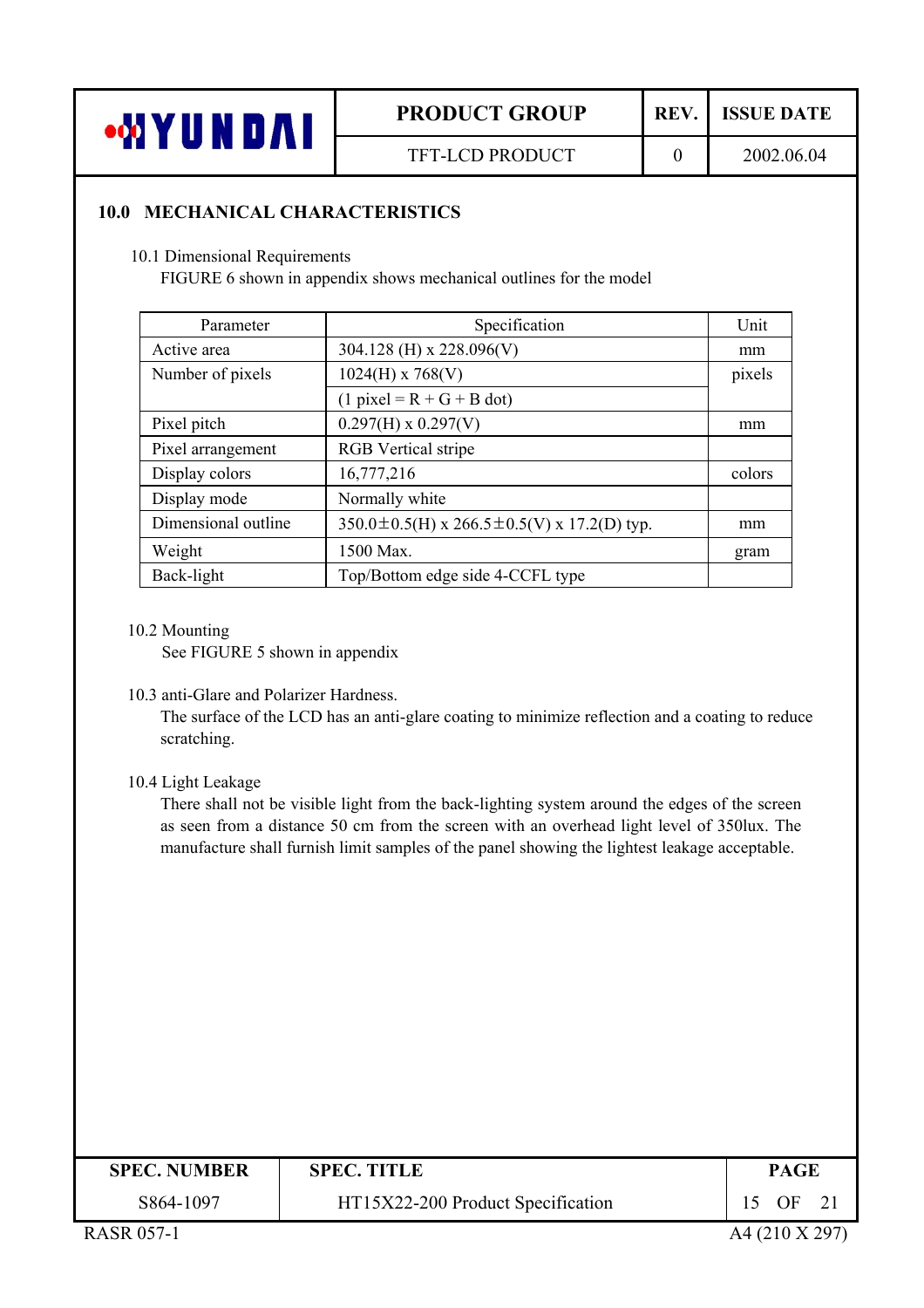

# **11.0 RELIABILITY TEST**

| N <sub>0</sub> | <b>Test Items</b>                                  | Conditions                                                                                                             |
|----------------|----------------------------------------------------|------------------------------------------------------------------------------------------------------------------------|
| 1              | High temperature storage test                      | Ta = $60 °C$ , 240 hrs                                                                                                 |
| $\overline{2}$ | Low temperature storage test                       | Ta = -20 °C, 240 hrs                                                                                                   |
| 3              | High temperature & high humidity<br>Operation test | Ta = 50 °C, 80 %RH, 240 hrs                                                                                            |
| $\overline{4}$ | High temperature operation test                    | Ta = 50 $\degree$ C, 240 hrs                                                                                           |
| 5              | Low temperature operation test                     | Ta = $0 °C$ , 240 hrs                                                                                                  |
| 6              | Thermal shock                                      | Ta = -20 °C $\leftrightarrow$ 60 °C (30 min), 100 cycle                                                                |
| 7              | Vibration test<br>(Non-operating)                  | Frequency : $10 \sim 300 \text{ Hz}$<br>Gravity/AMP : 1.5G<br>Period<br>$: X, Y, Z$ 30 min                             |
| 8              | Shock test<br>(Non-operating)                      | :150G<br>Gravity<br>Pulse width<br>: 6ms, half sine wave<br>$\pm X$ , $\pm Y$ , $\pm Z$ Once for each direction        |
| 9              | Electrostatic discharge test                       | : $150 \text{ pF}$ , $330\Omega$ , $15 \text{KV}$<br>Air<br>Contact<br>: $150 \text{ pF}$ , $330\Omega$ , $8\text{KV}$ |

Note: Vibration test and shock test execute with unmodified backlight hook condition.

| <b>SPEC. NUMBER</b> | <b>SPEC. TITLE</b>                | <b>PAGE</b>    |
|---------------------|-----------------------------------|----------------|
| S864-1097           | HT15X22-200 Product Specification | 16 OF<br>21    |
| <b>RASR 057-1</b>   |                                   | A4 (210 X 297) |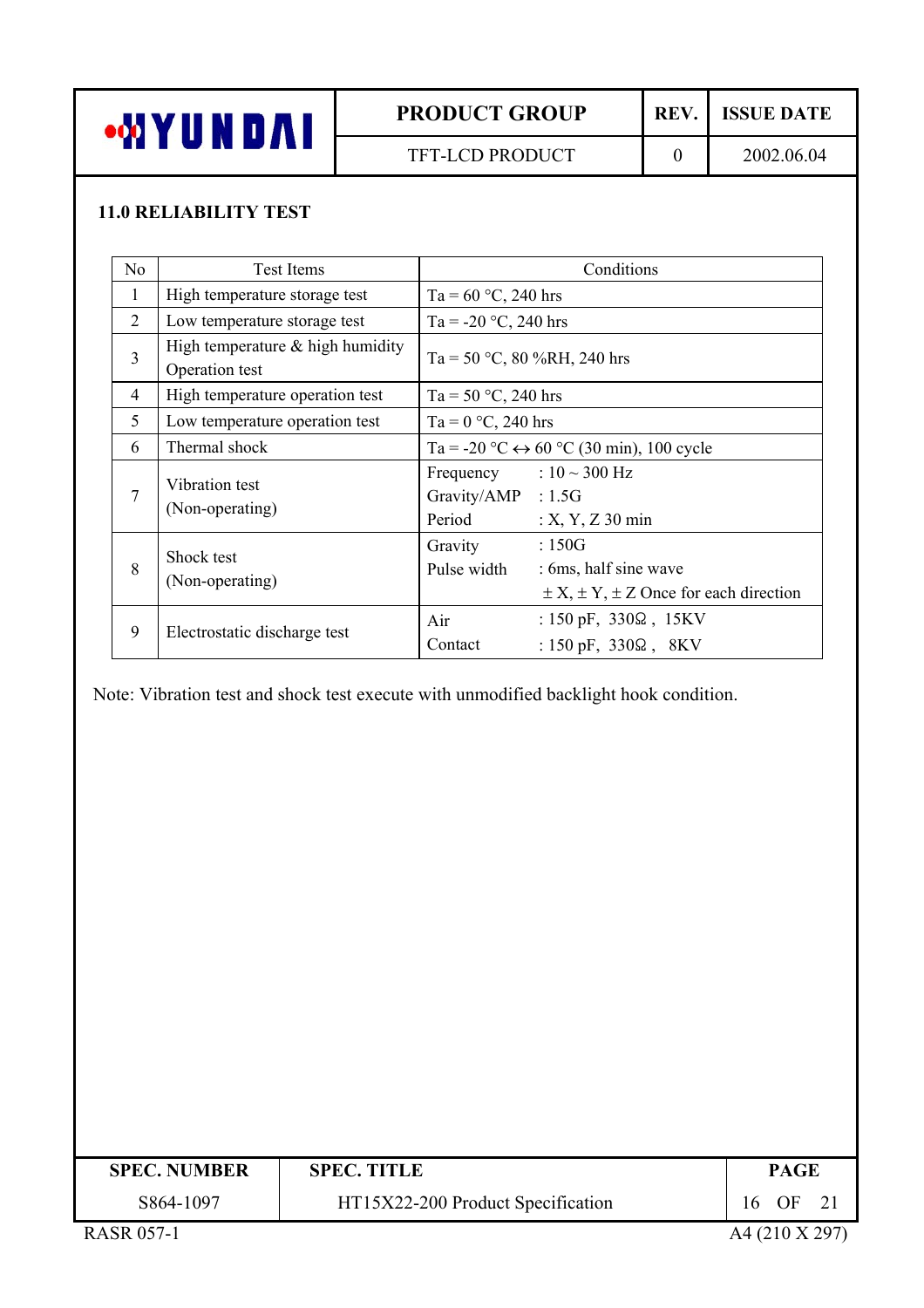

# **12.0 HANDLING & CAUTIONS**

- 12.1 Cautions when taking out the module
	- Pick the pouch only, when taking out module from a shipping package.
- 12.2 Cautions for handling the module
	- As the electrostatic discharges may break the LCD module, handle the LCD module with care. Peel a protection sheet off from the LCD panel surface as slowly as possible.
	- As the LCD panel and backlight element are made from fragile glass material, impulse and pressure to the LCD module should be avoided.
	- As the surface of the polarizer is very soft and easily scratched, use a soft dry cloth without chemicals for cleaning.
	- Do not pull the interface connector in or out while the LCD module is operating.
	- Put the module display side down on a flat horizontal plane.
	- Handle connectors and cables with care.
- 12.3 Cautions for the operation
	- When the module is operating, do not lose ICLK, DE signals. If any one of these signals were lost, the LCD panel would be damaged.
	- Obey the supply voltage sequence. If wrong sequence were applied, the module would be damaged.
- 12.4 Cautions for the atmosphere
	- Dewdrop atmosphere should be avoided.
	- Do not store and/or operate the LCD module in a high temperature and/or humidity atmosphere. Storage in an electro-conductive polymer-packing pouch and under relatively low temperature atmosphere is recommended.
- 12.5 Cautions for the module characteristics
	- Do not apply fixed pattern data signal to the LCD module at product aging.
	- Applying fixed pattern for a long time may cause image sticking.
- 12.6 Other cautions
	- y Do not disassemble and/or re-assemble LCD module.
	- Do not re-adjust variable resistor or switch etc.
	- When returning the module for repair or etc, please pack the module not to be broken. We recommend using the original shipping packages.

| <b>SPEC. NUMBER</b> | <b>SPEC. TITLE</b>                | <b>PAGE</b>    |
|---------------------|-----------------------------------|----------------|
| S864-1097           | HT15X22-200 Product Specification | OF<br>21       |
| <b>RASR 057-1</b>   |                                   | A4 (210 X 297) |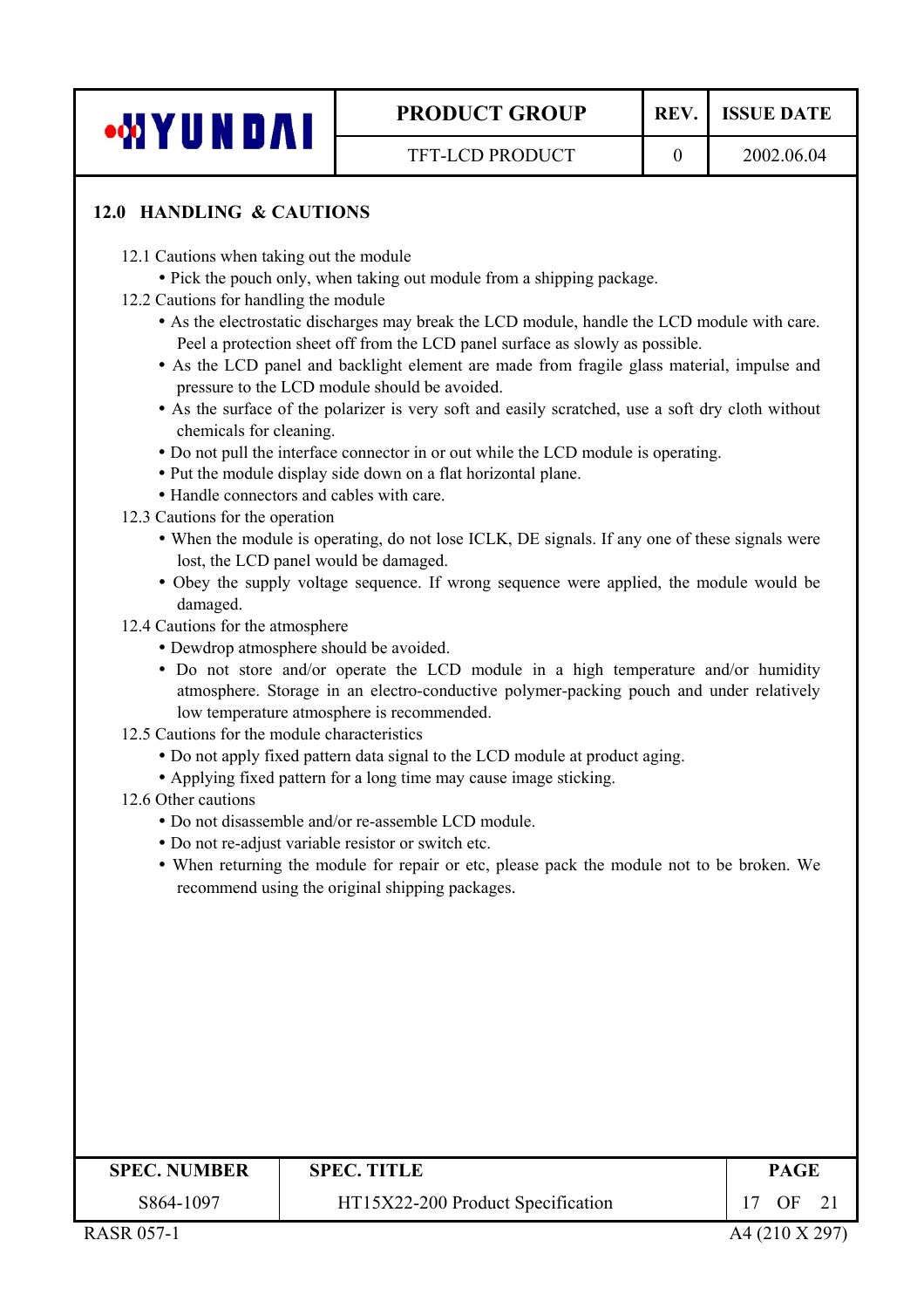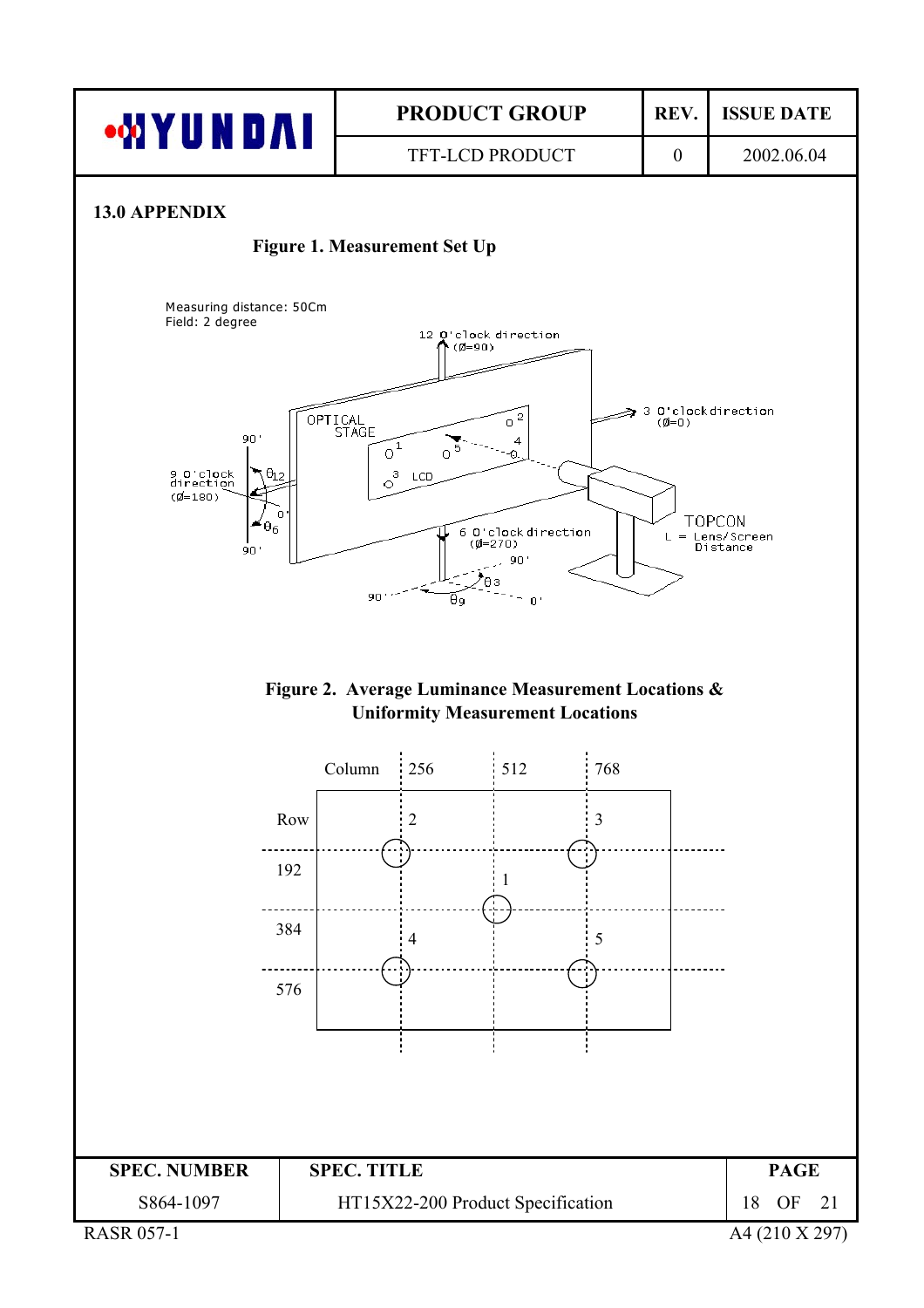

#### **Figure 3. Response Time Testing**



#### **Figure 4. Cross Modulation Test Description**

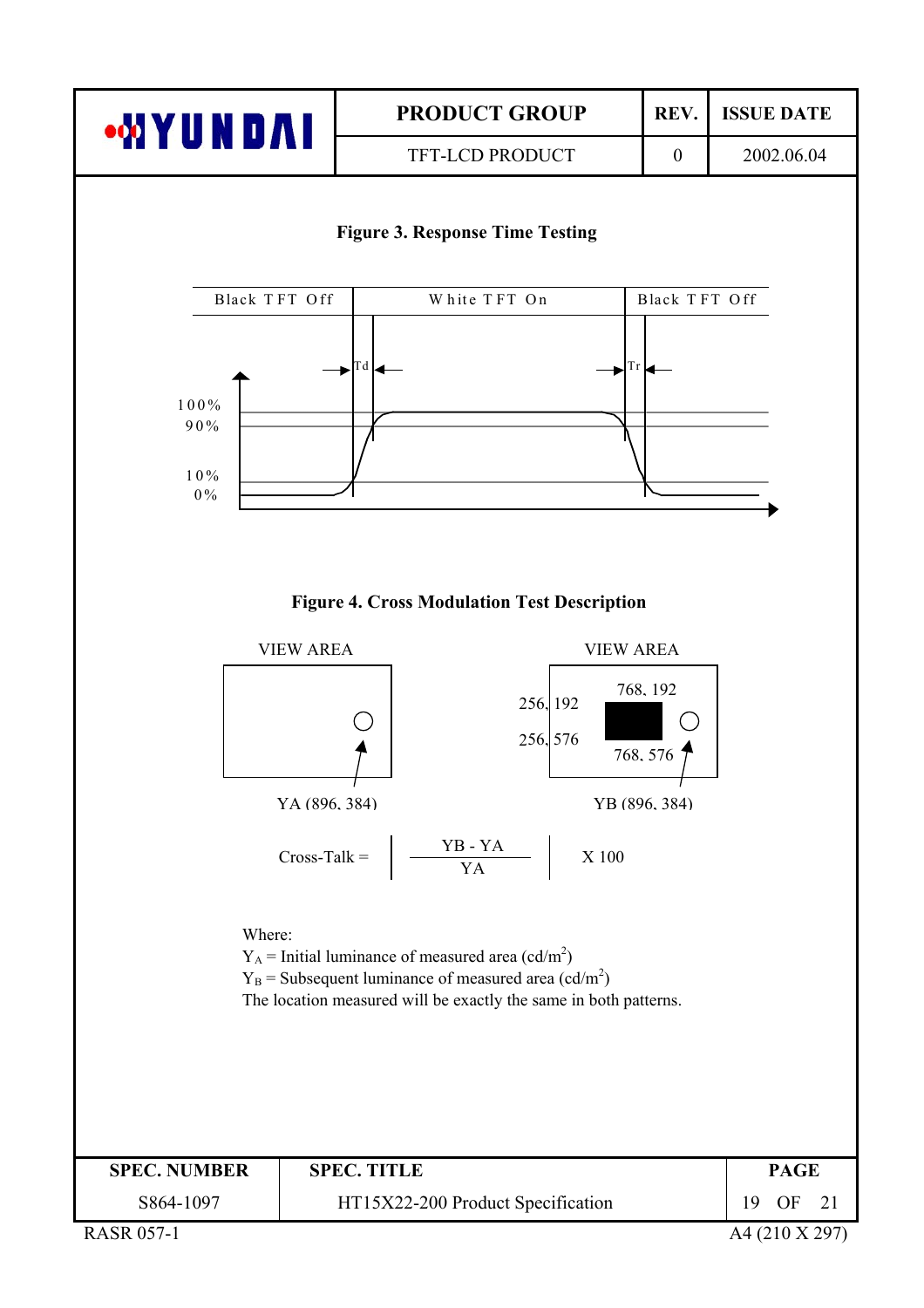